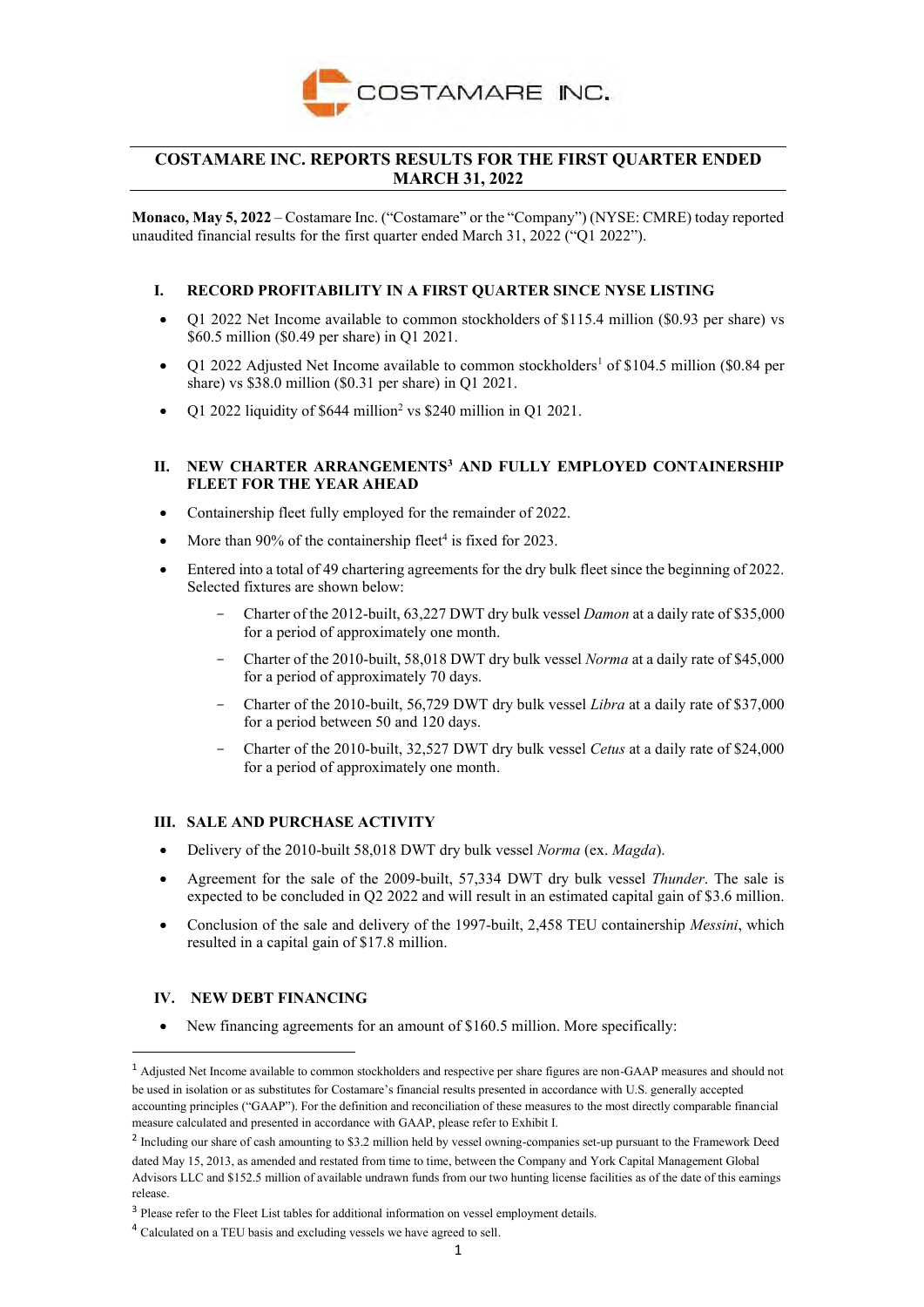- In April 2022, we signed a hunting license loan agreement with a European financial institution for an amount of up to \$120 million for the purposes of financing the acquisition cost of dry bulk vessels. The availability period of this facility expires in Q2 2023, an amount of \$10.8 million has already been drawn down and the facility has a maximum tenor of five years following the expiration of the availability period.
- In April 2022, we signed a loan agreement with a leading European financial institution for an amount of \$40.5 million for the purposes of refinancing the existing indebtedness of four dry bulk vessels. The new facility has a tenor of four years, and will mature in April 2026.

## **V. DIVIDEND ANNOUNCEMENTS**

- On April 1, 2022, we declared a special dividend of \$0.50 per share on our common stock and a dividend for the quarter ended March 31, 2022, of \$0.115 per share on our common stock, both of which are due to be paid on May 5, 2022, to stockholders of record of common stock as of April 19, 2022.
- On April 1, 2022, we declared a dividend of \$0.476563 per share on our Series B Preferred Stock, \$0.531250 per share on our Series C Preferred Stock, \$0.546875 per share on our Series D Preferred Stock and \$0.554688 per share on our Series E Preferred Stock, which were all paid on April 18, 2022 to holders of record as of April 14, 2022.

### **Mr. Gregory Zikos, Chief Financial Officer of Costamare Inc., commented:**

"During the quarter the Company delivered strong results; revenues more than doubled to approx. \$270 million and Net Income reached \$115 million, compared to \$60 million for the same period of last year. As of quarter end, liquidity stood at \$640 million.

Fundamentals and strong charter rates for the container market remain unchanged; a commercially fully employed container fleet with no vessels available on short notice. Congestion shows no signs of easing, while recent events are in fact contributing to further increases.

In such an opportune market environment we have covered all of our containership open days for 2022 and we have ca. 95% coverage for 2023. Contracted revenues for the containership fleet in the water amount to \$3.3 billion with a remaining time charter duration of 4.1 years.

On the dry bulk side, the market continues to be strong with smaller ships earning a premium to the larger ones, also benefiting from container spillover. Supply and demand dynamics remain healthy underpinned by a historically low orderbook."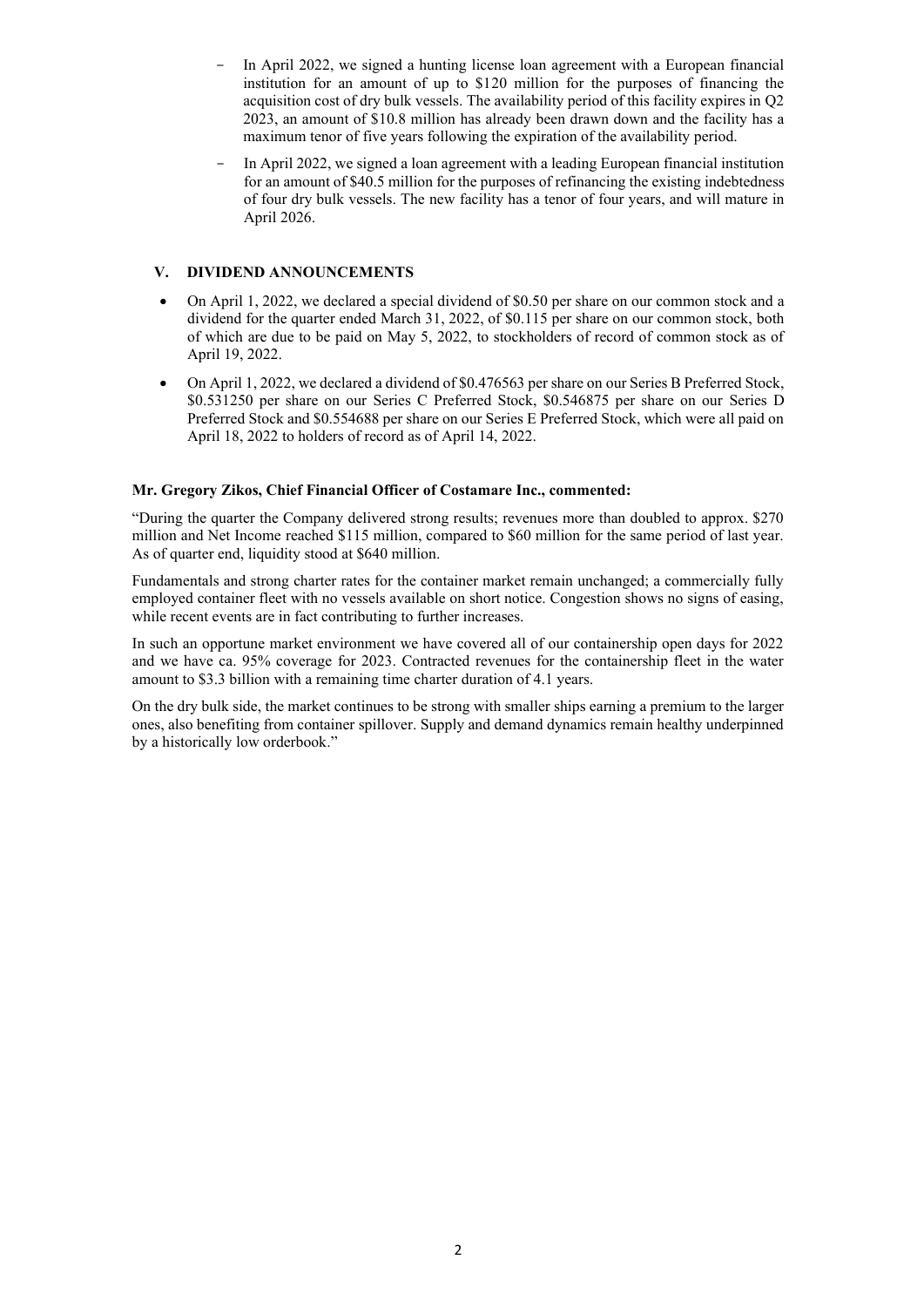#### **Financial Summary**

|                                                                               | Three-month period ended<br>March 31, |                 |  |
|-------------------------------------------------------------------------------|---------------------------------------|-----------------|--|
| (Expressed in thousands of U.S. dollars, except share and per<br>share data): | 2021                                  | 2022            |  |
| Voyage revenue                                                                | \$126,725                             | \$268,010       |  |
| Accrued charter revenue (1)                                                   | \$1,032<br>$\mathbb{S}$ -             | \$3,357<br>\$49 |  |
| Amortization of time-charter assumed                                          |                                       |                 |  |
| Voyage revenue adjusted on a cash basis $(2)$                                 | \$127,757                             | \$271,416       |  |
| Adjusted Net Income available to common stockholders (3)                      | \$37,986                              | \$104,494       |  |
| Weighted Average number of shares                                             | 122,384,052                           | 124,150,337     |  |
| Adjusted Earnings per share (3)                                               | \$ 0.31                               | \$0.84          |  |
| Net Income                                                                    | \$68,141                              | \$123,037       |  |
| Net Income available to common stockholders                                   | \$60,546                              | \$115,442       |  |
| Weighted Average number of shares                                             | 122,384,052                           | 124,150,337     |  |
| Earnings per share                                                            | \$ 0.49                               | \$0.93          |  |

(1) Accrued charter revenue represents the difference between cash received during the period and revenue recognized on a straightline basis. In the early years of a charter with escalating charter rates, voyage revenue will exceed cash received during the period and during the last years of such charter cash received will exceed revenue recognized on a straight-line basis. The reverse is true for charters with descending rates.

(2) Voyage revenue adjusted on a cash basis represents Voyage revenue after adjusting for non-cash "Accrued charter revenue" recorded under charters with escalating charter rates. However, Voyage revenue adjusted on a cash basis is not a recognized measurement under U.S. GAAP. We believe that the presentation of Voyage revenue adjusted on a cash basis is useful to investors because it presents the charter revenue for the relevant period based on the then current daily charter rates. The increases or decreases in daily charter rates under our charter party agreements are described in the notes to the "Fleet List" tables below.

(3) Adjusted Net Income available to common stockholders and Adjusted Earnings per Share are non-GAAP measures. Refer to the reconciliation of Net Income to Adjusted Net Income.

### **Non-GAAP Measures**

The Company reports its financial results in accordance with U.S. GAAP. However, management believes that certain non-GAAP financial measures used in managing the business may provide users of these financial measures additional meaningful comparisons between current results and results in prior operating periods. Management believes that these non-GAAP financial measures can provide additional meaningful reflection of underlying trends of the business because they provide a comparison of historical information that excludes certain items that impact the overall comparability. Management also uses these non-GAAP financial measures in making financial, operating and planning decisions and in evaluating the Company's performance. The tables below set out supplemental financial data and corresponding reconciliations to GAAP financial measures for the three-month periods ended March 31, 2022 and 2021. Non-GAAP financial measures should be viewed in addition to, and not as an alternative for, voyage revenue or net income as determined in accordance with GAAP. Non-GAAP financial measures include (i) Voyage revenue adjusted on a cash basis (reconciled above), (ii) Adjusted Net Income available to common stockholders and (iii) Adjusted Earnings per Share.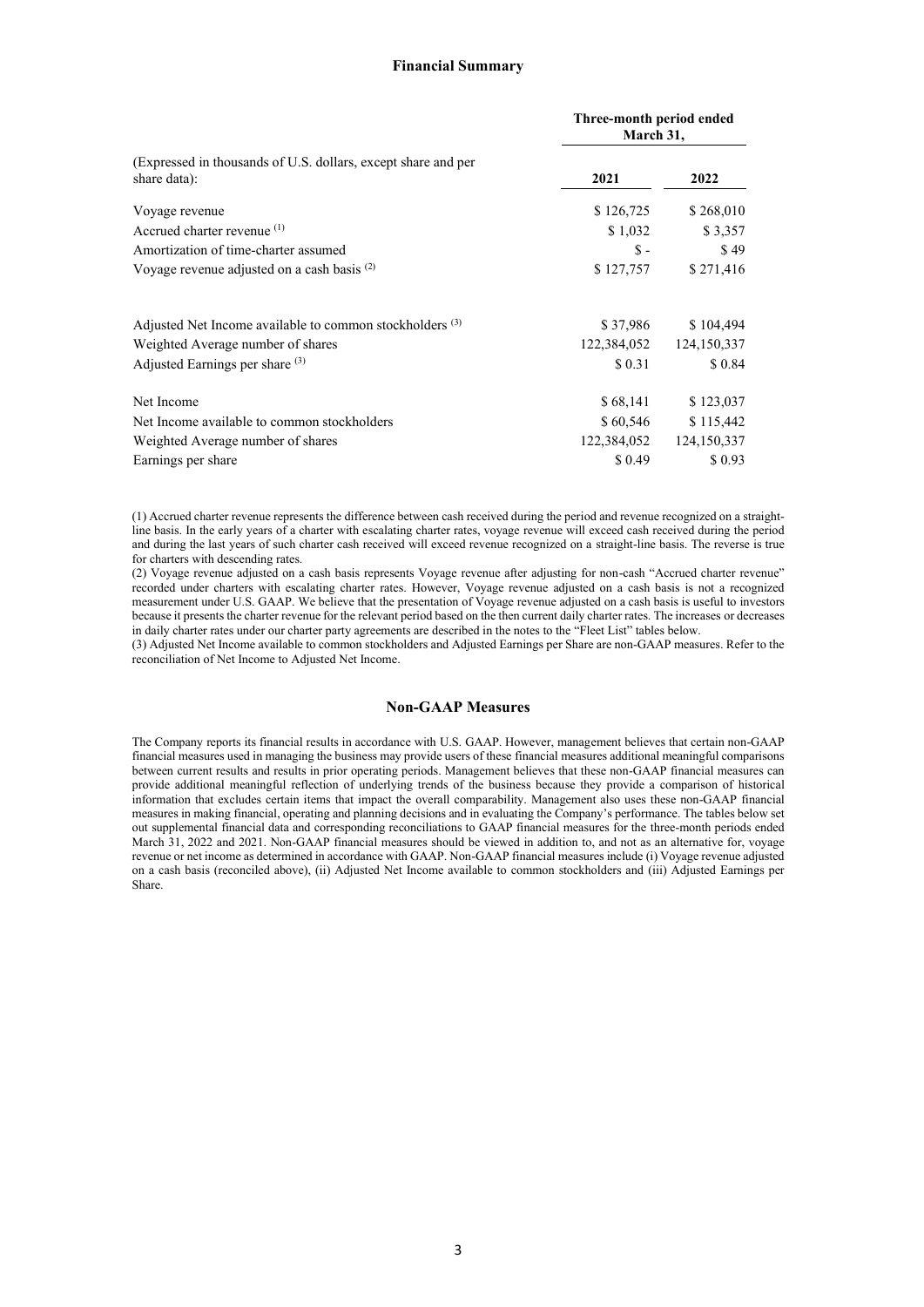## **Exhibit I Reconciliation of Net Income to Adjusted Net Income available to common stockholders and Adjusted Earnings per Share**

|                                                                              | Three-month period ended March<br>31, |   |             |  |
|------------------------------------------------------------------------------|---------------------------------------|---|-------------|--|
| (Expressed in thousands of U.S. dollars, except share and per<br>share data) | 2021                                  |   | 2022        |  |
| <b>Net Income</b><br>S                                                       | 68,141                                | S | 123,037     |  |
| Earnings allocated to Preferred Stock                                        | (7, 595)                              |   | (7, 595)    |  |
| Net Income available to common stockholders                                  | 60,546                                |   | 115,442     |  |
| Accrued charter revenue                                                      | 1,032                                 |   | 3,357       |  |
| General and administrative expenses - non-cash component                     | 1,439                                 |   | 2,552       |  |
| Non-recurring, non-cash write-off of loan deferred financing                 |                                       |   |             |  |
| costs                                                                        | 363                                   |   | 634         |  |
| Amortization of Time charter assumed                                         |                                       |   | 49          |  |
| Realized (gain) / loss on Euro/USD forward contracts $(1)$                   | (78)                                  |   | 331         |  |
| $(Gain)$ / Loss on sale of vessels $(1)$                                     | 260                                   |   | (17,798)    |  |
| (Gain) / Loss on derivative instruments, excluding interest                  |                                       |   |             |  |
| accrued and realized on non-hedging derivative instruments <sup>(1)</sup>    | 1,117                                 |   | (73)        |  |
| Fair value measurement of equity securities                                  | (25,937)                              |   |             |  |
| Other non-recurring, non-cash items                                          | (756)                                 |   |             |  |
| \$<br>Adjusted Net Income available to common stockholders                   | 37,986 \$                             |   | 104,494     |  |
| \$<br><b>Adjusted Earnings per Share</b>                                     | 0.31S                                 |   | 0.84        |  |
| Weighted average number of shares                                            | 122,384,052                           |   | 124,150,337 |  |

Adjusted Net Income available to common stockholders and Adjusted Earnings per Share represent Net Income after earnings allocated to preferred stock and gain on retirement of preferred stock, but before non-cash "Accrued charter revenue" recorded under charters with escalating or descending charter rates, amortization of time charter assumed, realized (gain)/loss on Euro/USD forward contracts, (gain)/loss on sale of vessels, fair value measurement of equity securities, non-recurring, non-cash write-off of loan deferred financing costs, general and administrative expenses - non-cash component, non-cash changes in fair value of derivatives and other non-recurring, non-cash items. "Accrued charter revenue" is attributed to the timing difference between the revenue recognition and the cash collection. However, Adjusted Net Income available to common stockholders and Adjusted Earnings per Share are not recognized measurements under U.S. GAAP. We believe that the presentation of Adjusted Net Income available to common stockholders and Adjusted Earnings per Share are useful to investors because they are frequently used by securities analysts, investors and other interested parties in the evaluation of companies in our industry. We also believe that Adjusted Net Income available to common stockholders and Adjusted Earnings per Share are useful in evaluating our ability to service additional debt and make capital expenditures. In addition, we believe that Adjusted Net Income available to common stockholders and Adjusted Earnings per Share are useful in evaluating our operating performance and liquidity position compared to that of other companies in our industry because the calculation of Adjusted Net Income available to common stockholders and Adjusted Earnings per Share generally eliminates the effects of the accounting effects of capital expenditures and acquisitions, certain hedging instruments and other accounting treatments, items which may vary for different companies for reasons unrelated to overall operating performance and liquidity. In evaluating Adjusted Net Income available to common stockholders and Adjusted Earnings per Share, you should be aware that in the future we may incur expenses that are the same as or similar to some of the adjustments in this presentation. Our presentation of Adjusted Net Income available to common stockholders and Adjusted Earnings per Share should not be construed as an inference that our future results will be unaffected by unusual or non-recurring items.

(1) Items to consider for comparability include gains and charges. Gains positively impacting Net Income available to common stockholders are reflected as deductions to Adjusted Net Income available to common stockholders. Charges negatively impacting Net Income available to common stockholders are reflected as increases to Adjusted Net Income available to common stockholders.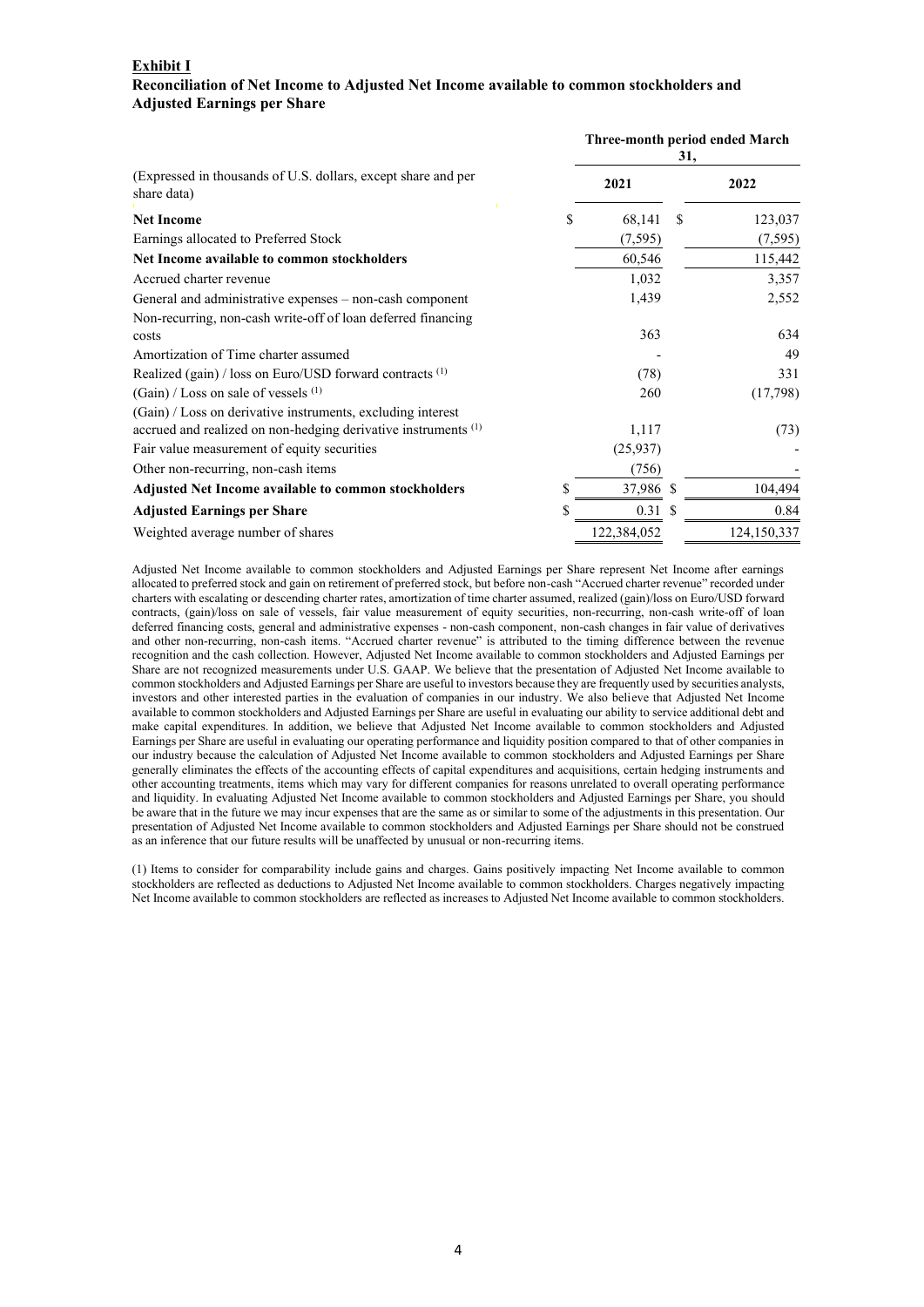#### **Results of Operations**

### *Three-month period ended March 31, 2022 compared to the three-month period ended March 31, 2021*

During the three-month periods ended March 31, 2022 and 2021, we had an average of 117.4 and 62.7 vessels, respectively, in our fleet.

In the three-month period ended March 31, 2022, we accepted delivery of the secondhand container vessel *Dyros* (ex. *Co Kobe*) with a TEU capacity of 4,578 and of the secondhand dry bulk vessels *Oracle* (ex. *Belstar*), *Libra* (ex. *Universal Bremen*) and *Norma* (ex. *Magda*) with an aggregate DWT of 172,717. Furthermore, in the three-month period ended March 31, 2022, we sold the container vessel *Messini*, with a TEU capacity of 2,458.

In the three-month period ended March 31, 2021, we accepted delivery of the newbuild container vessel *YM Target* with a TEU capacity of 12,690, the secondhand container vessels *Aries*, *Argus* and *Glen Canyon*, which have an aggregate TEU capacity of 18,626 and we sold the container vessel *Halifax Express* with a TEU capacity of 4,890. Furthermore, in the three-month period ended March 31, 2021, we acquired (i) the 75% equity interest held by funds managed and/or advised by York Capital Management Global Advisors LLC ("York") in each of the 11,010 TEU container vessels *Cape Kortia* and *Cape Sounio* and (ii) the 51% equity interest held by funds managed and/or advised by York Capital Management in each of the 11,010 TEU container vessels *Cape Tainaro*, *Cape Artemisio* and *Cape Akritas* and as a result we obtained 100% of the equity interest in each of these five container vessels.

In the three-month periods ended March 31, 2022 and 2021, our fleet ownership days totaled 10,564 and 5,640 days, respectively. Ownership days are one of the primary drivers of voyage revenue and vessels' operating expenses and represent the aggregate number of days in a period during which each vessel in our fleet is owned.

### **Consolidated Financial Results and Vessels' Operational Data**

| (Expressed in millions of U.S. dollars,        | Three-month period<br>ended March 31, |                    |        | Percentage |  |
|------------------------------------------------|---------------------------------------|--------------------|--------|------------|--|
| except percentages)                            | 2021                                  | 2022               | Change | Change     |  |
| Voyage revenue                                 | \$<br>126.7\$                         | 268.0 <sup>°</sup> | 141.3  | 111.5%     |  |
| Voyage expenses                                | (1.0)                                 | (8.6)              | 7.6    | n.m.       |  |
| Voyage expenses - related parties              | (1.9)                                 | (3.7)              | 1.8    | 94.7%      |  |
| Vessels' operating expenses                    | (31.8)                                | (65.7)             | 33.9   | 106.6%     |  |
| General and administrative expenses            | (2.0)                                 | (3.3)              | 1.3    | 65.0%      |  |
| Management fees - related parties              | (5.5)                                 | (10.9)             | 5.4    | 98.2%      |  |
| General and administrative expenses - non-cash |                                       |                    |        |            |  |
| component                                      | (1.4)                                 | (2.6)              | 1.2    | 85.7%      |  |
| Amortization of dry-docking and special survey |                                       |                    |        |            |  |
| costs                                          | (2.3)                                 | (2.7)              | 0.4    | $17.4\%$   |  |
| Depreciation                                   | (27.1)                                | (41.2)             | 14.1   | 52.0%      |  |
| Gain / (loss) on sale of vessels               | (0.3)                                 | 17.8               | 18.1   | n.m.       |  |
| Foreign exchange gains                         | 0.1                                   | 0.1                |        |            |  |
| Interest income                                | 0.4                                   |                    | (0.4)  | n.m.       |  |
| Interest and finance costs                     | (16.1)                                | (25.1)             | 9.0    | 55.9%      |  |
| Fair value measurement of equity securities    | 25.9                                  |                    | (25.9) | n.m.       |  |
| Income from equity method investments          | 4.0                                   | 0.3                | (3.7)  | $(92.5\%)$ |  |
| Other                                          | 1.5                                   | 0.5                | (1.0)  | $(66.7\%)$ |  |
| Gain / (loss) on derivative instruments        | (1.1)                                 | 0.1                | 1.2    | n.m.       |  |
| <b>Net Income</b>                              | \$<br>68.1\$                          | 123.0              |        |            |  |

| (Expressed in millions of U.S. dollars,       |   | Three-month period<br>ended March 31, |                          |        | Percentage |
|-----------------------------------------------|---|---------------------------------------|--------------------------|--------|------------|
| except percentages)                           |   | 2021                                  | 2022                     | Change | Change     |
| Voyage revenue                                | S | 126.7\$                               | 268.0 \$                 | 141.3  | 111.5%     |
| Accrued charter revenue                       |   | 1.0                                   | 3.4                      | 2.4    | n.m.       |
| Amortization of time charter assumed          |   | $\overline{\phantom{a}}$              | $\overline{\phantom{a}}$ |        |            |
| Voyage revenue adjusted on a cash basis $(1)$ |   | 127.7 \$                              | 271.4                    | 143.7  | 112.5%     |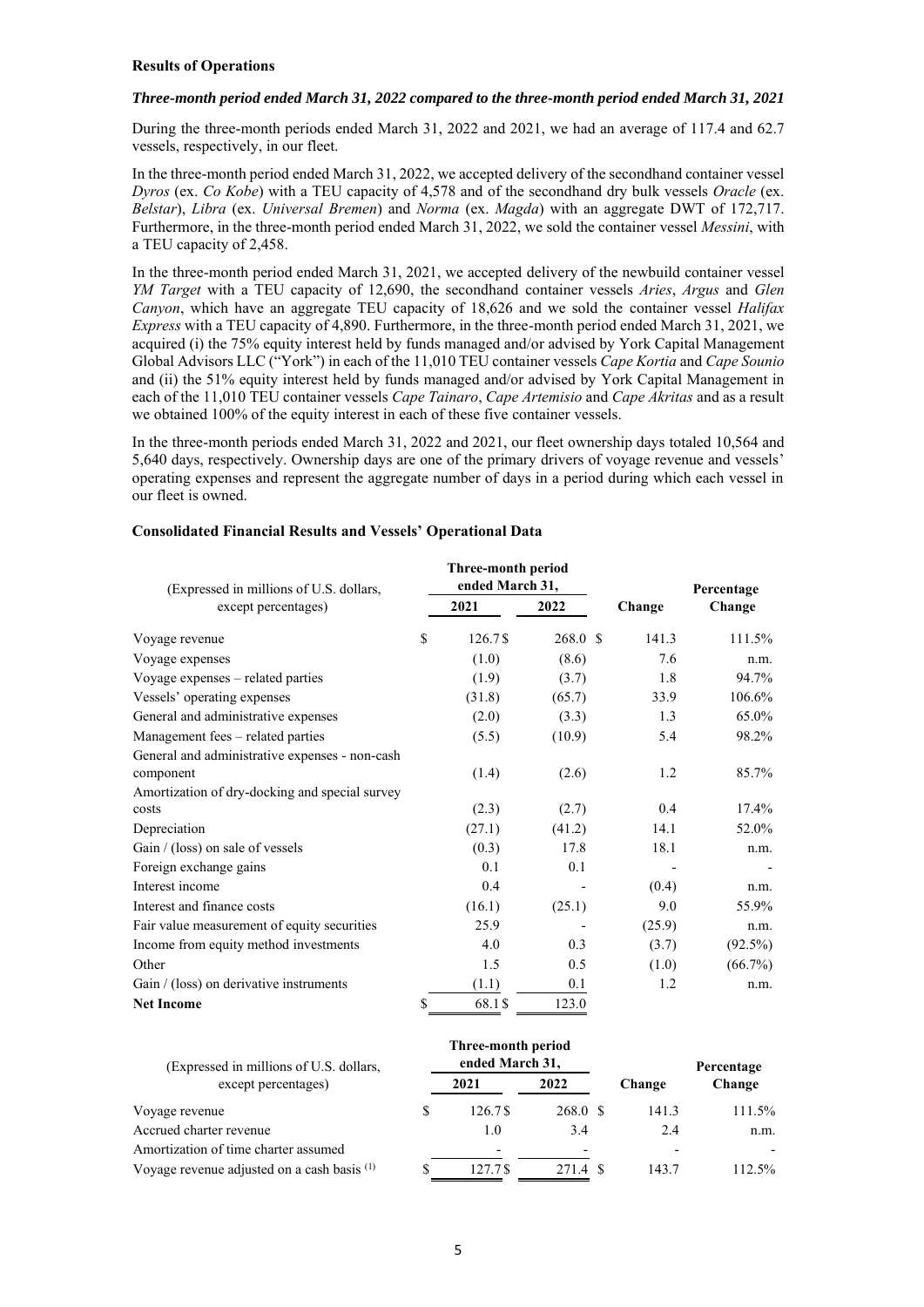| Vessels' operational data           | Three-month period<br>ended March 31, |        |        | Percentage |
|-------------------------------------|---------------------------------------|--------|--------|------------|
|                                     | 2021                                  | 2022   | Change | Change     |
| Average number of vessels           | 62.7                                  | 117.4  | 54.7   | 87.2%      |
| Ownership days                      | 5,640                                 | 10.564 | 4.924  | 87.3%      |
| Number of vessels under dry-docking |                                       |        | T      |            |

#### **Segmental Financial Summary**

| Three-month period ended March 31, 2022 |           |          |                |              |  |  |
|-----------------------------------------|-----------|----------|----------------|--------------|--|--|
|                                         | Container | Dry bulk |                |              |  |  |
|                                         | vessels   | vessels  | Other          | <b>Total</b> |  |  |
|                                         |           |          |                |              |  |  |
| Voyage revenue                          | \$189.5   | \$ 78.5  | $\mathbb{S}$ - | \$268.0      |  |  |
| Voyage expenses                         | (2.1)     | (6.5)    |                | (8.6)        |  |  |
| Voyage expenses – related parties       | (2.7)     | (1.0)    |                | (3.7)        |  |  |
| Vessels' operating expenses             | (41.7)    | (24.0)   |                | (65.7)       |  |  |
| General and administrative expenses     | (2.2)     | (1.1)    |                | (3.3)        |  |  |
| Management fees – related parties       | (6.8)     | (4.1)    |                | (10.9)       |  |  |
| General and administrative expenses -   |           |          |                |              |  |  |
| non-cash component                      | (1.6)     | (1.0)    |                | (2.6)        |  |  |
| Amortization of dry-docking and special |           |          |                |              |  |  |
| survey costs                            | (2.6)     | (0.1)    |                | (2.7)        |  |  |
| Depreciation                            | (31.5)    | (9.7)    |                | (41.2)       |  |  |
| Gain on sale / disposal of vessels      | 17.8      |          |                | 17.8         |  |  |
| Foreign exchange gains / (losses)       | 0.2       | (0.1)    |                | 0.1          |  |  |
| Interest and finance costs              | (21.7)    | (3.4)    |                | (25.1)       |  |  |
| Income from equity method investments   |           |          | 0.3            | 0.3          |  |  |
| Gain on derivative instruments          |           | 0.1      |                | 0.1          |  |  |
| Other                                   | 0.4       | 0.1      |                | 0.5          |  |  |
| <b>Net Income</b>                       | \$95.0    | \$27.7   | $S_0$ 0.3      | \$123.0      |  |  |

(1) Voyage revenue adjusted on a cash basis is not a recognized measurement under U.S. generally accepted accounting principles ("GAAP"). Refer to "Consolidated Financial Results and Vessels' Operational Data" above for the reconciliation of Voyage revenue adjusted on a cash basis.

#### *Voyage Revenue*

Voyage revenue increased by 111.5%, or \$141.3 million, to \$268.0 million during the threemonth period ended March 31, 2022, from \$126.7 million during the three-month period ended March 31, 2021. The increase is mainly attributable to (i) revenue earned by one container vessel and two dry bulk vessels acquired during the three-month period ended March 31, 2022, as well as by 16 container vessels and 43 dry bulk vessels acquired during the year ended December 31, 2021 and (ii) increased charter rates in certain of our container vessels, partly off-set by revenue not earned by one container vessel sold during the three-month period ended March 31, 2022 and five container vessels sold during the year ended December 31, 2021.

Voyage revenue adjusted on a cash basis (which eliminates non-cash "Accrued charter revenue") increased by 112.5%, or \$143.7 million, to \$271.4 million during the three-month period ended March 31, 2022, from \$127.7 million during the three-month period ended March 31, 2021. Accrued charter revenue for the three-month periods ended March 31, 2022 and 2021 was a positive amount of \$3.4 million and \$1.0 million, respectively.

## *Voyage Expenses*

Voyage expenses were \$8.6 million and \$1.0 million for the three-month periods ended March 31, 2022 and 2021, respectively. Voyage expenses mainly include (i) off-hire expenses of our vessels, primarily related to fuel consumption and (ii) address and third-party commissions.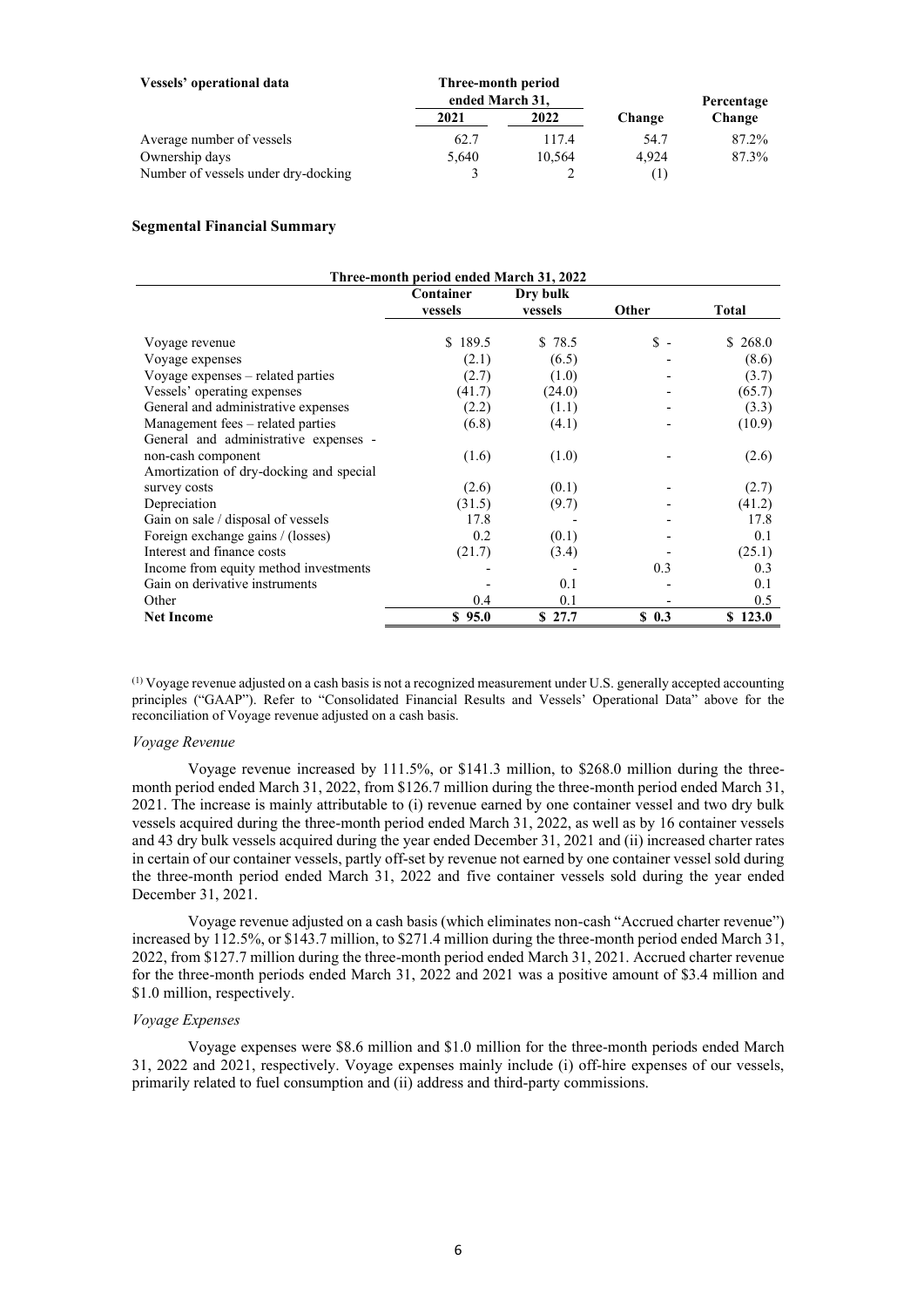### *Voyage Expenses – related parties*

Voyage expenses – related parties were \$3.7 million and \$1.9 million for the three-month periods ended March 31, 2022 and 2021, respectively. Voyage expenses – related parties represent (i) fees of 1.25%, in the aggregate, on voyage revenues charged by a related manager and a service provider and (ii) charter brokerage fees (in respect of our container vessels) payable to two related charter brokerage companies for an amount of approximately \$0.4 million and \$0.3 million, in the aggregate, for the threemonth periods ended March 31, 2022 and 2021, respectively.

#### *Vessels' Operating Expenses*

Vessels' operating expenses, which also include the realized gain/(loss) under derivative contracts entered into in relation to foreign currency exposure, were \$65.7 million and \$31.8 million during the three-month periods ended March 31, 2022 and 2021, respectively. Daily vessels' operating expenses were \$6,223 and \$5,634 for the three-month periods ended March 31, 2022 and 2021, respectively. The increase in the daily operating expenses during the quarter ended March 31, 2022 is mainly attributable to increased crew costs related to COVID-19 pandemic measures. Daily operating expenses are calculated as vessels' operating expenses for the period over the ownership days of the period.

#### *General and Administrative Expenses*

General and administrative expenses were \$3.3 million and \$2.0 million during the three-month periods ended March 31, 2022 and 2021, respectively, and both include \$0.63 million paid to a related manager.

#### *Management Fees – related parties*

Management fees paid to our related party managers were \$10.9 million and \$5.5 million during the three-month periods ended March 31, 2022 and 2021, respectively.

## *General and Administrative Expenses - non-cash component*

General and administrative expenses - non-cash component for the three-month period ended March 31, 2022 amounted to \$2.6 million, representing the value of the shares issued to a related party manager on March 30, 2022. General and administrative expenses - non-cash component for the threemonth period ended March 31, 2021 amounted to \$1.4 million, representing the value of the shares issued to a related party manager on March 31, 2021.

### *Amortization of Dry-Docking and Special Survey*

Amortization of deferred dry-docking and special survey costs was \$2.7 million and \$2.3 million during the three-month periods ended March 31, 2022 and 2021, respectively. During the three-month period ended March 31, 2022, one vessel underwent and completed her dry-docking and special survey and one vessel was in the process of completing her dry-docking and special survey. During the threemonth period ended March 31, 2021, one vessel underwent and completed her special survey and two vessels were in the process of completing their special survey.

#### *Depreciation*

Depreciation expense for the three-month periods ended March 31, 2022 and 2021 was \$41.2 million and \$27.1 million, respectively. The increase is mainly attributable to the increased average number of vessels we owned during the three-month period ended March 31, 2022 compared to the threemonth period ended March 31, 2021.

## *Gain / (Loss) on Sale of Vessels*

During the three-month period ended March 31, 2022, we recorded a gain of \$17.8 million from the sale of the container vessel *Messini,* which was classified as asset held for sale as at December 31, 2021. During the three-month period ended March 31, 2021, we recorded a loss of \$0.3 million from the sale of the container vessel *Halifax Express*, which was classified as asset held for sale as at December 31, 2020.

#### *Vessels Held for Sale*

During the three-month period ended March 31, 2022, the container vessels *Sealand Washington, Maersk Kalamata* and the dry bulk vessel *Thunder* were classified as vessels held for sale. Furthermore, as of March 31, 2022, the container vessels *Sealand Illinois*, *Sealand Michigan* and *York* continue to be classified as vessels held for sale (initially classified as vessels held for sale as of December 31, 2021). No loss on vessels held sale was recorded during the first quarter of 2022 since each vessel's estimated fair value exceeded each vessel's carrying value.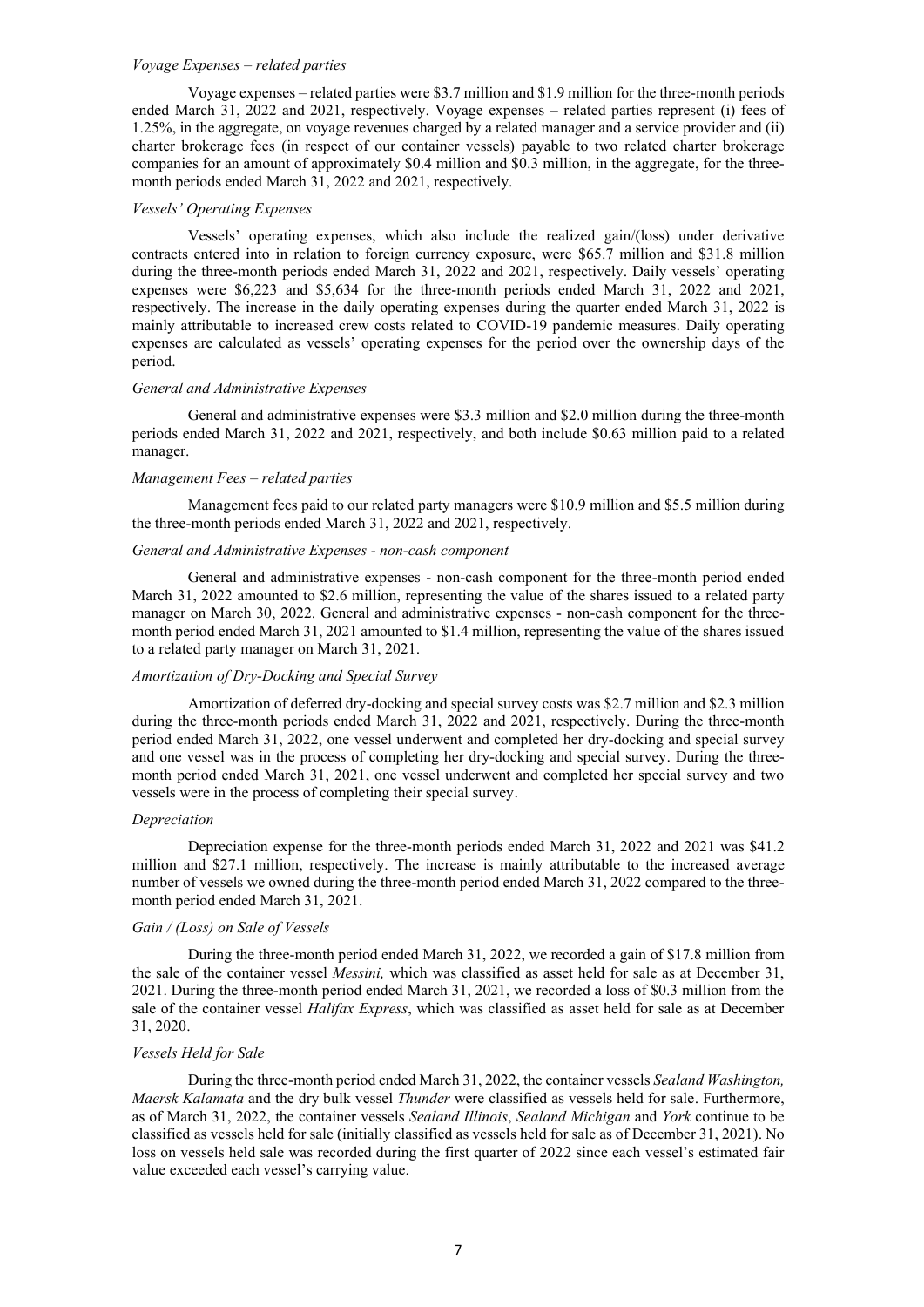During the three-month period ended March 31, 2021, the container vessels *Venetiko* and *Prosper* were classified as vessels held for sale. No loss on vessels held sale was recorded during the first quarter of 2021 since each vessel's estimated fair value exceeded each vessel's carrying value.

#### *Interest Income*

Interest income amounted to nil and \$0.4 million for the three-month periods ended March 31, 2022 and 2021, respectively.

### *Interest and Finance Costs*

Interest and finance costs were \$25.1 million and \$16.1 million during the three-month periods ended March 31, 2022 and 2021, respectively. The increase is mainly attributable to the increased average loan balances during the three-month period ended March 31, 2022 compared to the three-month period ended March 31, 2021 and by the increased financing cost during the three-month period ended March 31, 2022 compared to the three-month period ended March 31, 2021.

#### *Fair value measurement of equity securities*

Fair value measurement of equity securities of \$25.9 million for the three-month period ended March 31, 2021, represents the difference between the aggregate fair value of the ordinary shares of ZIM that we owned as at March 31, 2021 of \$29.7 million compared to the book value of these shares of \$3.8 million as of December 31, 2020. During the fourth quarter of 2021 we sold all the ordinary shares of ZIM we owned. ZIM completed its initial public offering and listing on the New York Stock Exchange of its ordinary shares on January 27, 2021.

#### *Income from Equity Method Investments*

During the three-month period ended March 31, 2022, we recorded an income from equity method investments of \$0.3 million representing our share of the income in jointly owned companies set up pursuant to the Framework Deed dated May 15, 2013, as amended and restated from time to time (the "Framework Deed"), with York. Since late March 2021, we have held 100% of the equity interest in five previously jointly owned companies pursuant to the Framework Deed, and since then these five companies are consolidated in our consolidated financial statements. As of March 31, 2022, six companies are jointly owned pursuant to the Framework Deed (of which, four companies currently own container vessels). During the three-month period ended March 31, 2021, we recorded an income from equity method investments of \$4.0 million relating to investments under the Framework Deed. As of March 31, 2021, eight companies were jointly owned pursuant to the Framework Deed (of which, five companies owned container vessels). The decreased income from equity method investments in the first quarter of 2022 compared to the first quarter of 2021 is mainly attributable to the decreased number of container vessels jointly owned with York during the first quarter of 2022 compared to the first quarter of 2021.

### *Gain / (loss) on Derivative Instruments*

As of March 31, 2022, we hold 17 interest rate derivative instruments and two cross currency rate swaps, all of which qualify for hedge accounting. As a result, the change in the fair value of each instrument is recorded in "Other Comprehensive Income" ("OCI"). As of March 31, 2022, the fair value of these instruments, in aggregate, amounted to a net asset of \$9.1 million. During the three-month period ended March 31, 2022, a gain of \$21.2 million has been recorded in OCI and a loss of \$0.1 million has been recorded in Gain/(loss) on Derivative Instruments.

### **Cash Flows**

#### *Three-month periods ended March 31, 2022 and 2021*

| <b>Condensed cash flows</b>               | Three-month period ended<br>March 31, |          |
|-------------------------------------------|---------------------------------------|----------|
| (Expressed in millions of U.S. dollars)   | 2021                                  | 2022     |
| Net Cash Provided by Operating Activities | \$71.2                                | \$154.3  |
| Net Cash Used in Investing Activities     | \$ (86.4)                             | \$(46.8) |
| Net Cash Provided by Financing Activities | \$59.1                                | \$26.9   |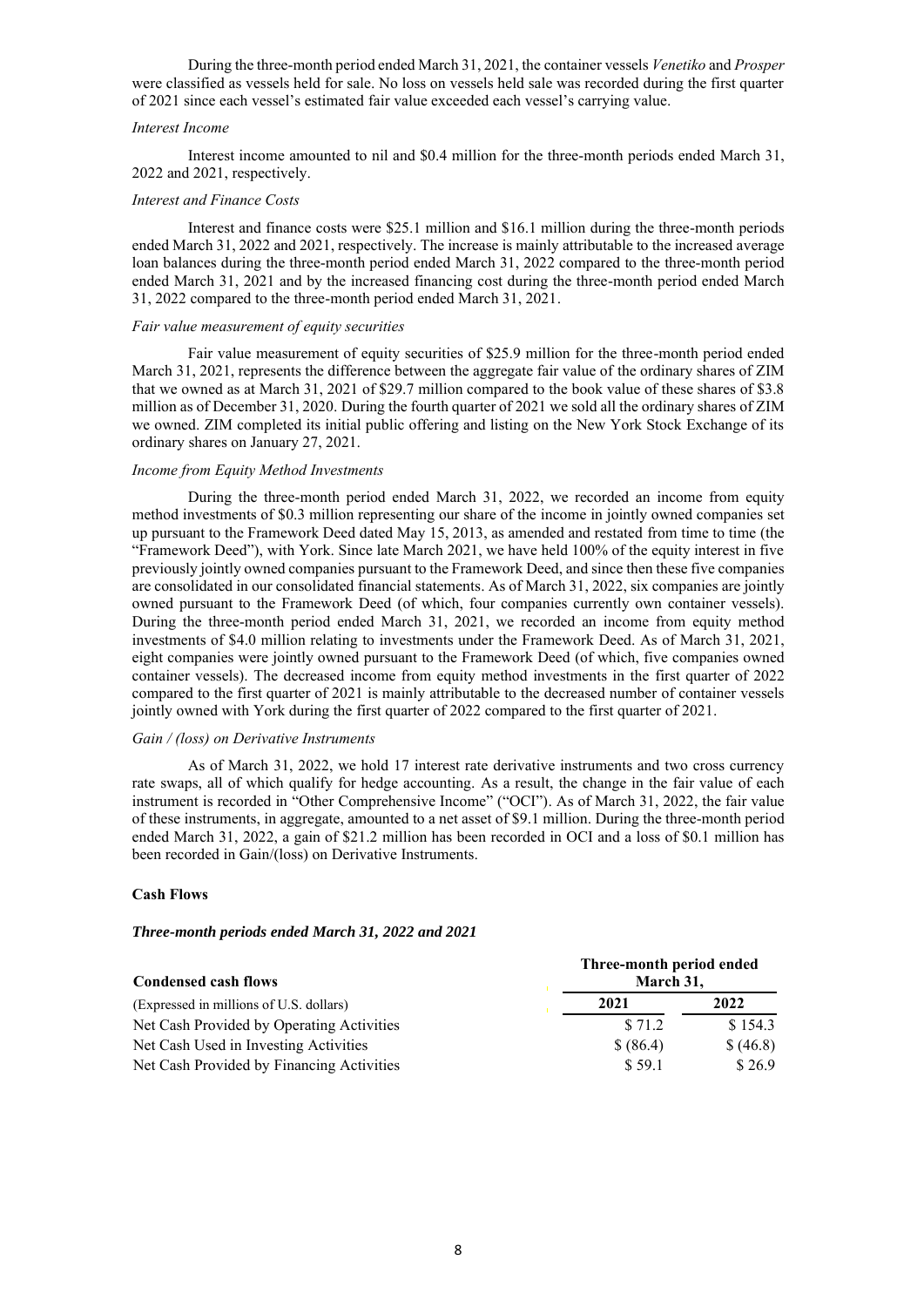#### *Net Cash Provided by Operating Activities*

Net cash flows provided by operating activities for the three-month period ended March 31, 2022, increased by \$83.1 million to \$154.3 million, from \$71.2 million for the three-month period ended March 31, 2021. The increase is mainly attributable to increased cash from operations of \$143.7 million; partly off-set by the unfavorable change in working capital position, excluding the current portion of long-term debt and the accrued charter revenue (representing the difference between cash received in that period and revenue recognized on a straight-line basis) of \$2.4 million, by the increased payments for interest (including swap payments) of \$4.1 million during the three-month period ended March 31, 2022 compared to the three-month period ended March 31, 2021 and by the increased dry-docking and special survey costs of \$0.4 million during the three-month period ended March 31, 2022 compared to the three-month period ended March 31, 2021.

### *Net Cash Used in Investing Activities*

Net cash used in investing activities was \$46.8 million in the three-month period ended March 31, 2022, which mainly consisted of (i) payments for the acquisition of two secondhand dry bulk vessels, (ii) settlement payment for the delivery of one secondhand dry bulk vessel, (iii) payment for the purchase of short-term investments and (iv) payments for upgrades for certain of our container and dry bulk vessels; partly off-set by proceeds we received from the sale of the container vessel *Messini*.

Net cash used in investing activities was \$86.4 million in the three-month period ended March 31, 2021, which mainly consisted of (i) net payments for the acquisition of the 75% equity interest in two companies and the 51% equity interest held by funds managed and/or advised by York in two companies, originally set up pursuant to the Framework Deed , (ii) payments for the delivery of one newbuild and three secondhand container vessels, (iii) advance payments for the acquisition of three secondhand container vessels and (iv) payments for upgrades for certain of our container vessels; partly off-set by proceeds we received from the sale of one container vessel.

#### *Net Cash Provided by Financing Activities*

Net cash provided by financing activities was \$26.9 million in the three-month period ended March 31, 2022, which mainly consisted of (a) \$47.9 million net proceeds relating to our debt financing agreements (including proceeds of \$219.1 million we received from our debt financing agreements), (b) \$10.7 million we paid for dividends to holders of our common stock for the fourth quarter of 2021 and (c) \$0.9 million we paid for dividends to holders of our 7.625% Series B Cumulative Redeemable Perpetual Preferred Stock ("Series B Preferred Stock"), \$2.1 million we paid for dividends to holders of our 8.50% Series C Cumulative Redeemable Perpetual Preferred Stock ("Series C Preferred Stock"), \$2.2 million we paid for dividends to holders of our 8.75% Series D Cumulative Redeemable Perpetual Preferred Stock ("Series D Preferred Stock") and \$2.5 million we paid for dividends to holders of our 8.875% Series E Cumulative Redeemable Perpetual Preferred Stock ("Series E Preferred Stock") for the period from October 15, 2021 to January 14, 2022.

Net cash provided by financing activities was \$59.1 million in the three-month period ended March 31, 2021, which mainly consisted of (a) \$81.6 million net proceeds relating to our debt financing agreements, (b) \$9.4 million we paid for dividends to holders of our common stock for the fourth quarter of 2020 and (c) \$0.9 million we paid for dividends to holders of our Series B Preferred Stock, \$2.1 million we paid for dividends to holders of our Series C Preferred Stock, \$2.2 million we paid for dividends to holders of our Series D Preferred Stock and \$2.5 million we paid for dividends to holders of our Series E Preferred Stock for the period from October 15, 2020 to January 14, 2021.

#### **Liquidity and Unencumbered Vessels**

#### *Cash and cash equivalents*

As of March 31, 2022, we had Cash and cash equivalents of \$487.9 million, consisting of cash, cash equivalents and restricted cash. Furthermore, as of March 31, 2022, we had liquidity of \$491.1 million (including our share of cash amounting to \$3.2 million held in joint venture companies set up pursuant to the Framework Deed), which coupled with the \$152.5 million of undrawn funds from our two hunting license facilities (adjusted for the \$67.5 million already drawn in 2022), amounted to \$643.6 million.

#### *Debt-free vessels*

As of May 5, 2022, the following vessels were free of debt.

## **Unencumbered Vessels**

*(Refer to Fleet list for full details)*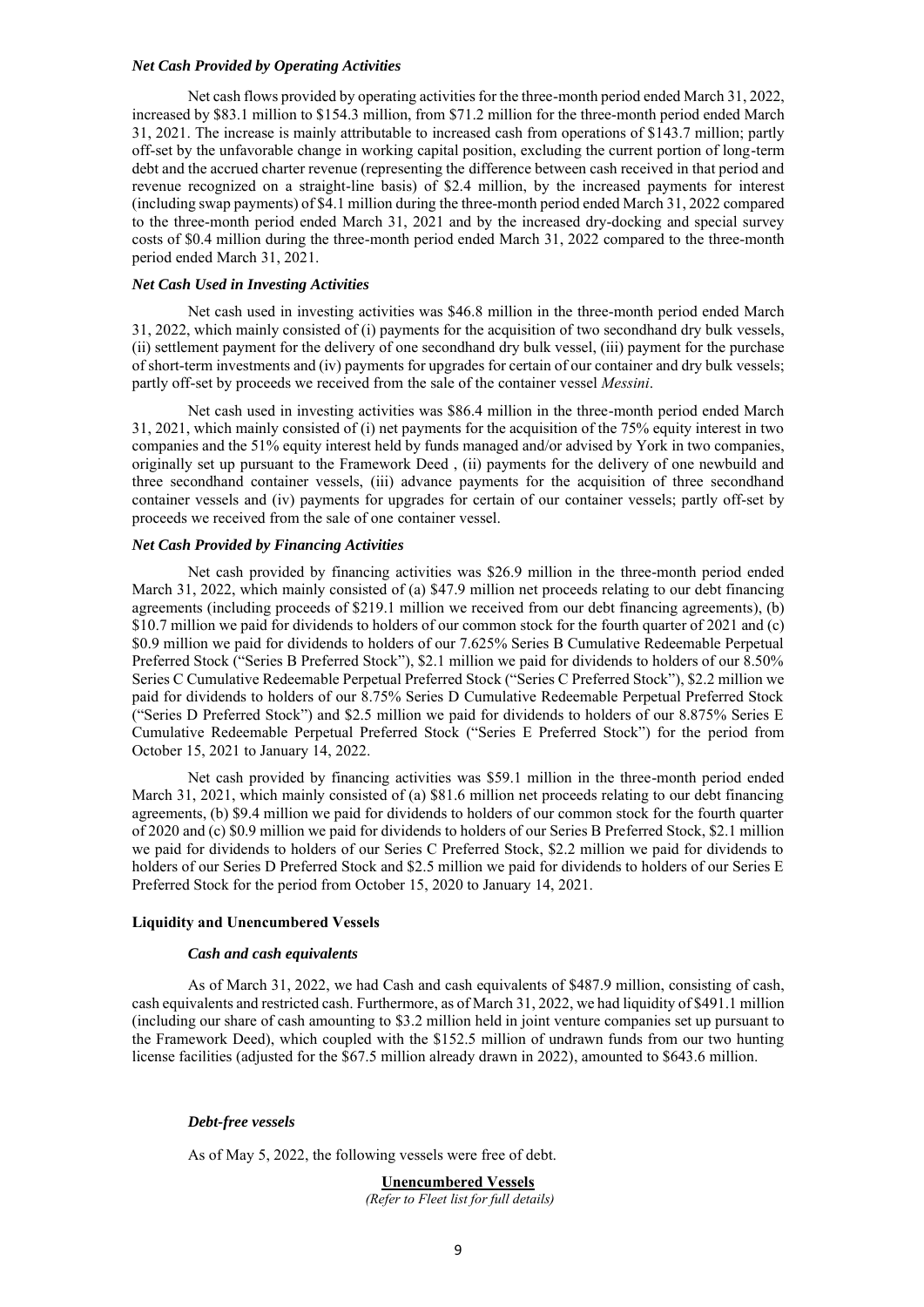|                    | Year         | TEU      |
|--------------------|--------------|----------|
| <b>Vessel Name</b> | <b>Built</b> | Capacity |
| Containerships     |              |          |
| <b>ETOILE</b>      | 2005         | 2,556    |
| <b>MICHIGAN</b>    | 2008         | 1,300    |
| MONEMVASIA (*)     | 1998         | 2.472    |
| $ARKADIA$ (*)      | 2001         | 1.550    |

(\*) Vessels acquired pursuant to the Framework Deed with York.

### **Conference Call details:**

On Thursday, May 5, 2022 at 8:30 a.m. EST, Costamare's management team will hold a conference call to discuss the financial results. Participants should dial into the call 10 minutes before the scheduled time using the following numbers: 1-844-887-9405 (from the US), 0808-238-9064 (from the UK) or +1-412- 317-9258 (from outside the US and the UK). Please quote "Costamare". A replay of the conference call will be available until May 12, 2022. The United States replay number is +1-877-344-7529; the standard international replay number is +1-412-317-0088; and the access code required for the replay is: 4315854.

### **Live webcast:**

There will also be a simultaneous live webcast over the Internet, through the Costamare Inc. website (www.costamare.com). Participants to the live webcast should register on the website approximately 10 minutes prior to the start of the webcast.

### **About Costamare Inc.**

Costamare Inc. is one of the world's leading owners and providers of containerships for charter. The Company has 48 years of history in the international shipping industry and a fleet of 76 containerships in the water, with a total capacity of approximately 557,000 TEU (including five vessels that we have agreed to sell) and 46 dry bulk vessels with a total capacity of approximately 2,493,500 DWT (including one vessel that we have agreed to sell). Four of our containerships have been acquired pursuant to the Framework Deed with York by vessel-owning joint venture companies in which we hold a minority equity interest. We also have six newbuild containerships under contract of a total capacity of approximately 85,000 TEU, which are scheduled to be delivered to us in 2024. The Company's common stock, Series B Preferred Stock, Series C Preferred Stock, Series D Preferred Stock and Series E Preferred Stock trade on the New York Stock Exchange under the symbols "CMRE", "CMRE PR B", "CMRE PR C", "CMRE PR D" and "CMRE PR E", respectively.

#### **Forward-Looking Statements**

This earnings release contains "forward-looking statements". In some cases, you can identify these statements by forward-looking words such as "believe", "intend", "anticipate", "estimate", "project", "forecast", "plan", "potential", "may", "should", "could", "expect" and similar expressions. These statements are not historical facts but instead represent only Costamare's belief regarding future results, many of which, by their nature, are inherently uncertain and outside of Costamare's control. It is possible that actual results may differ, possibly materially, from those anticipated in these forward-looking statements. For a discussion of some of the risks and important factors that could affect future results, see the discussion in the Company's Annual Report on Form 20-F (File No. 001-34934) under the caption "Risk Factors".

#### **Company Contacts:**

Gregory Zikos – Chief Financial Officer Konstantinos Tsakalidis – Business Development

Costamare Inc., Monaco Tel: (+377) 93 25 09 40 Email: ir@costamare.com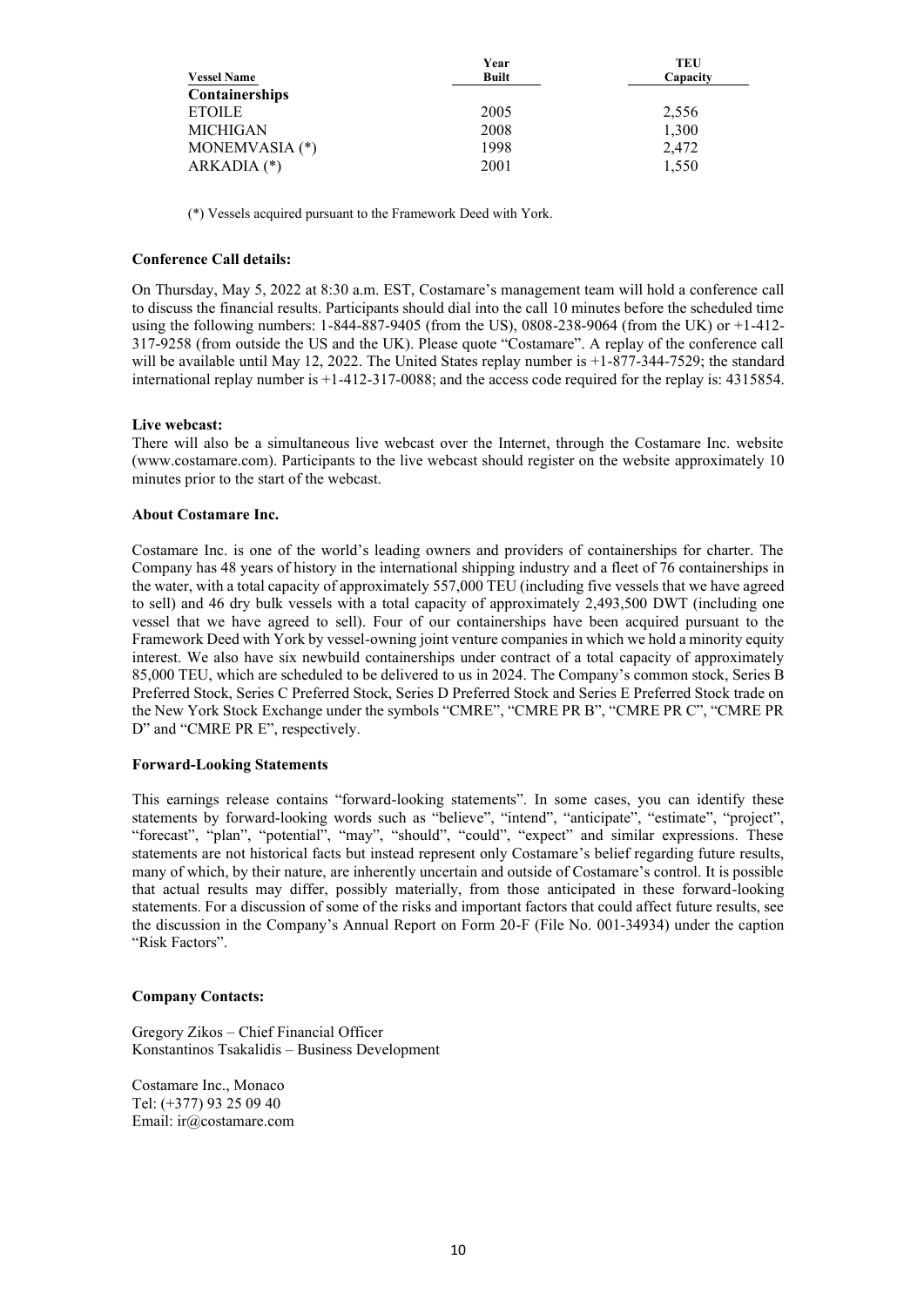# **Containership Fleet List**

The tables below provide additional information, as of May 5, 2022, about our fleet of containerships, including the vessels we have agreed to sell, the vessels under construction, the vessels acquired pursuant to the Framework Deed and those vessels subject to sale and leaseback agreements. Each vessel is a cellular containership, meaning it is a dedicated container vessel.

|                         | <b>Vessel Name</b>           | Charterer               | Year<br><b>Built</b> | Capacity<br>(TEU) | <b>Current Daily</b><br>Charter Rate <sup>(1)</sup><br>(U.S. dollars) | <b>Expiration of</b><br>Charter <sup>(2)</sup> |
|-------------------------|------------------------------|-------------------------|----------------------|-------------------|-----------------------------------------------------------------------|------------------------------------------------|
| $\mathbf{1}$            | TRITON <sup>(ii)</sup>       | Evergreen               | 2016                 | 14,424            | $(*)$                                                                 | March 2026                                     |
| $\mathbf{2}$            | TITAN <sup>(ii)</sup>        | Evergreen               | 2016                 | 14,424            | $(\mathbf{^*})$                                                       | April 2026                                     |
| $\mathbf{3}$            | TALOS <sup>(ii)</sup>        | Evergreen               | 2016                 | 14,424            | $(*)$                                                                 | <b>July 2026</b>                               |
| $\overline{\mathbf{4}}$ | TAURUS <sup>(ii)</sup>       | Evergreen               | 2016                 | 14,424            | $(*)$                                                                 | August 2026                                    |
| 5                       | THESEUS <sup>(ii)</sup>      | Evergreen               | 2016                 | 14,424            | $(*)$                                                                 | August 2026                                    |
| 6                       | YM TRIUMPH <sup>(ii)</sup>   | Yang Ming               | 2020                 | 12,690            | $(\spadesuit)$                                                        | May 2030                                       |
| $\boldsymbol{7}$        | YM TRUTH <sup>(ii)</sup>     | Yang Ming               | 2020                 | 12,690            | $(*)$                                                                 | <b>May 2030</b>                                |
| 8                       | YM TOTALITY(ii)              | Yang Ming               | 2020                 | 12,690            | $(*)$                                                                 | <b>July 2030</b>                               |
| $\boldsymbol{9}$        | YM TARGET <sup>(ii)</sup>    | Yang Ming               | 2021                 | 12,690            | $(*)$                                                                 | November 2030                                  |
| 10                      | YM TIPTOP <sup>(ii)</sup>    | Yang Ming               | 2021                 | 12,690            | $(*)$                                                                 | March 2031                                     |
| 11                      | <b>CAPE AKRITAS</b>          | <b>MSC</b>              | 2016                 | 11,010            | 33,000                                                                | August 2031                                    |
| 12                      | <b>CAPE TAINARO</b>          | <b>MSC</b>              | 2017                 | 11,010            | 33,000                                                                | April 2031                                     |
| 13                      | <b>CAPE KORTIA</b>           | <b>MSC</b>              | 2017                 | 11,010            | 33,000                                                                | August 2031                                    |
| 14                      | <b>CAPE SOUNIO</b>           | <b>MSC</b>              | 2017                 | 11,010            | 33,000                                                                | April 2031                                     |
| 15                      | CAPE ARTEMISIO               | Hapag Lloyd             | 2017                 | 11,010            | 36,650                                                                | March 2025                                     |
| 16                      | <b>COSCO GUANGZHOU</b>       | $COSCO(*)$              | 2006                 | 9,469             | 30,900/72,700                                                         | June $2025^{(3)}$                              |
| 17                      | <b>COSCO NINGBO</b>          | $COSCO/$ <sup>(*)</sup> | 2006                 | 9,469             | 30,900/72,700                                                         | June 2025 <sup>(3)</sup>                       |
| 18                      | <b>YANTIAN</b>               | COSCO                   | 2006                 | 9,469             | 39,600                                                                | February 2024                                  |
| 19                      | <b>COSCO HELLAS</b>          | COSCO                   | 2006                 | 9,469             | 39,600                                                                | February 2024                                  |
| 20                      | <b>BEIJING</b>               | COSCO                   | 2006                 | 9,469             | 39,600                                                                | March 2024                                     |
| 21                      | MSC AZOV                     | $_{\rm MSC}$            | 2014                 | 9,403             | 46,300                                                                | December 2026 <sup>(4)</sup>                   |
| 22                      | <b>MSC AMALFI</b>            | <b>MSC</b>              | 2014                 | 9,403             | 46,300                                                                | March 2027 <sup>(5)</sup>                      |
| 23                      | MSC AJACCIO                  | <b>MSC</b>              | 2014                 | 9,403             | 46,300                                                                | February 2027 <sup>(6)</sup>                   |
| 24                      | MSC ATHENS <sup>(ii)</sup>   | <b>MSC</b>              | 2013                 | 8,827             | 45,300                                                                | January 2026 <sup>(7)</sup>                    |
| 25                      | MSC ATHOS <sup>(ii)</sup>    | <b>MSC</b>              | 2013                 | 8,827             | 45,300                                                                | February 2026 <sup>(8)</sup>                   |
| 26                      | <b>VALOR</b>                 | Hapag Lloyd             | 2013                 | 8,827             | 32,400                                                                | April 2025                                     |
| 27                      | <b>VALUE</b>                 | Hapag Lloyd             | 2013                 | 8,827             | 32,400                                                                | April 2025                                     |
| 28                      | <b>VALIANT</b>               | Hapag Lloyd             | 2013                 | 8,827             | 32,400                                                                | June 2025                                      |
| 29                      | <b>VALENCE</b>               | Hapag Lloyd             | 2013                 | 8,827             | 32,400                                                                | <b>July 2025</b>                               |
| 30                      | <b>VANTAGE</b>               | Hapag Lloyd             | 2013                 | 8,827             | 32,400                                                                | September 2025                                 |
| 31                      | <b>NAVARINO</b>              | <b>MSC</b>              | 2010                 | 8,531             | 31,000                                                                | January 2025                                   |
| 32                      | <b>MAERSK KLEVEN</b>         | Maersk/MSC              | 1996                 | 8,044             | 25,000/41,500                                                         | June 2026 <sup>(9)</sup>                       |
| 33                      | <b>MAERSK KOTKA</b>          | Maersk/MSC              | 1996                 | 8,044             | 25,000/41,500                                                         | June 2026 <sup>(9)</sup>                       |
| 34                      | <b>MAERSK KOWLOON</b>        | Maersk                  | 2005                 | 7,471             | 18,500                                                                | August 2025 <sup>(10)</sup>                    |
| 35                      | <b>KURE</b>                  | COSCO/MSC               | 1996                 | 7,403             | 31,000/41,500                                                         | March $2026^{(11)}$                            |
| 36                      | <b>METHONI</b>               | Maersk                  | 2003                 | 6,724             | 46,500                                                                | August 2026                                    |
| 37                      | PORTO CHELI                  | Maersk                  | 2001                 | 6,712             | 30,075                                                                | June 2026                                      |
| 38                      | YORK(iii)                    | Maersk                  | 2000                 | 6,648             | 21,250                                                                | November 2022 <sup>(12)</sup>                  |
| 39                      | <b>ZIM TAMPA</b>             | ZIM                     | 2000                 | 6,648             | 45,000                                                                | <b>July 2025</b>                               |
| 40                      | SEALAND WASHINGTON(iii)      | Maersk                  | 2000                 | 6,648             | 25,000                                                                | January 2023 <sup>(13)</sup>                   |
| 41                      | SEALAND MICHIGAN(iii)        | Maersk                  | 2000                 | 6,648             | 25,000                                                                | October $2022^{(13)}$                          |
| 42                      | <b>SEALAND ILLINOIS(iii)</b> | Maersk                  | 2000                 | 6,648             | 25,000                                                                | October 2022 <sup>(13)</sup>                   |
| 43                      | MAERSK KALAMATA(iii)         | Maersk                  | 2003                 | 6,644             | 25,000                                                                | December 2022 <sup>(13)</sup>                  |
| 44                      | MAERSK KOLKATA               | Maersk/ZIM              | 2003                 | 6,644             | 25,000/53,000                                                         | October 2025 <sup>(14)</sup>                   |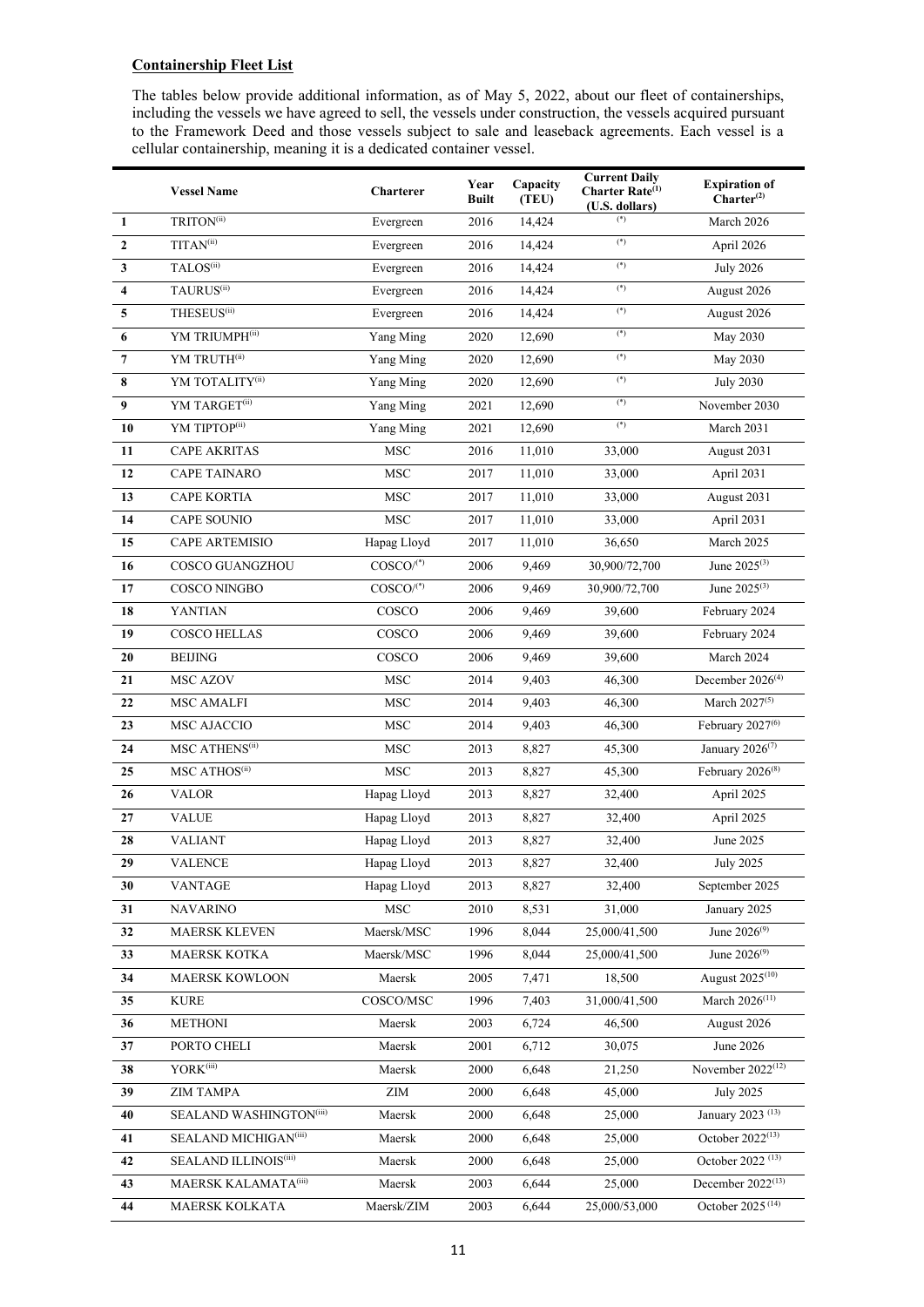|    | <b>Vessel Name</b>                 | <b>Charterer</b> | Year<br><b>Built</b> | Capacity<br>(TEU) | <b>Current Daily</b><br>Charter Rate <sup>(1)</sup><br>(U.S. dollars) | <b>Expiration of</b><br>Charter <sup>(2)</sup> |
|----|------------------------------------|------------------|----------------------|-------------------|-----------------------------------------------------------------------|------------------------------------------------|
| 45 | <b>MAERSK KINGSTON</b>             | Maersk/ZIM       | 2003                 | 6,644             | 25,000/53,000                                                         | October 2025 <sup>(14)</sup>                   |
| 46 | <b>ARIES</b>                       | <b>ONE</b>       | 2004                 | 6,492             | $(*)$                                                                 | December 2022                                  |
| 47 | <b>ARGUS</b>                       | <b>ONE</b>       | 2004                 | 6,492             | $(*)$                                                                 | January 2023                                   |
| 48 | PORTO KAGIO                        | Maersk           | 2002                 | 5,908             | 28,822                                                                | June 2026                                      |
| 49 | <b>GLEN CANYON</b>                 | <b>ZIM</b>       | 2006                 | 5,642             | 62,500                                                                | June 2025                                      |
| 50 | PORTO GERMENO                      | Maersk           | 2002                 | 5,570             | 28,822                                                                | June 2026                                      |
| 51 | LEONIDIO(ii)                       | Maersk           | 2014                 | 4,957             | 14,200                                                                | December $2024^{(15)}$                         |
| 52 | KYPARISSIA(ii)                     | Maersk           | 2014                 | 4,957             | 14,200                                                                | November 2024 <sup>(15)</sup>                  |
| 53 | <b>MEGALOPOLIS</b>                 | Maersk           | 2013                 | 4,957             | 13,500                                                                | July 2025 <sup>(16)</sup>                      |
| 54 | <b>MARATHOPOLIS</b>                | Maersk           | 2013                 | 4,957             | 13,500                                                                | July 2025 <sup>(16)</sup>                      |
| 55 | <b>OAKLAND</b>                     | Maersk           | 2000                 | 4,890             | 24,500                                                                | March 2023                                     |
| 56 | <b>GIALOVA</b>                     | <b>ZIM</b>       | 2009                 | 4,578             | 25,500                                                                | April 2024                                     |
| 57 | <b>DYROS</b>                       | Maersk           | 2008                 | 4,578             | 22,750                                                                | January 2024                                   |
| 58 | <b>NORFOLK</b>                     | Maersk           | 2009                 | 4,259             | 30,000                                                                | May 2023                                       |
| 59 | <b>VULPECULA</b>                   | OOCL/ZIM         | 2010                 | 4,258             | 22,700/43,250<br>(on average)                                         | February 2028 <sup>(17)</sup>                  |
| 60 | <b>VOLANS</b>                      | ZIM              | 2010                 | 4,258             | 24,250                                                                | April 2024                                     |
| 61 | <b>VIRGO</b>                       | Maersk           | 2009                 | 4,258             | 30,200                                                                | February 2024                                  |
| 62 | <b>VELA</b>                        | OOCL/ZIM         | 2009                 | 4,258             | 22,700/43,250<br>(on average)                                         | January 2028 <sup>(18)</sup>                   |
| 63 | <b>ANDROUSA</b>                    | Maersk           | 2010                 | 4.256             | 22,750                                                                | May 2023                                       |
| 64 | <b>NEOKASTRO</b>                   | <b>CMA CGM</b>   | 2011                 | 4,178             | 39,000                                                                | February 2027                                  |
| 65 | <b>ULSAN</b>                       | Maersk           | 2002                 | 4,132             | 34,730                                                                | January 2026                                   |
| 66 | POLAR ARGENTINA <sup>(i)(ii)</sup> | Maersk           | 2018                 | 3,800             | 19.700                                                                | October 2024 <sup>(19)</sup>                   |
| 67 | POLAR BRASIL <sup>(i)(ii)</sup>    | Maersk           | 2018                 | 3,800             | 19,700                                                                | January 2025 <sup>(19)</sup>                   |
| 68 | <b>LAKONIA</b>                     | COSCO            | 2004                 | 2,586             | 26,500                                                                | March 2025                                     |
| 69 | <b>SCORPIUS</b>                    | Hapag Lloyd      | 2007                 | 2,572             | 17,750                                                                | January 2023                                   |
| 70 | <b>ETOILE</b>                      | $(*)$            | 2005                 | 2,556             | $(*)$                                                                 | February 2023                                  |
| 71 | <b>AREOPOLIS</b>                   | COSCO            | 2000                 | 2,474             | 26,500                                                                | April 2025                                     |
| 72 | MONEMVASIA <sup>(i)</sup>          | Maersk           | 1998                 | 2,472             | 9,250                                                                 | December $2022^{(20)}$                         |
| 73 | ARKADIA <sup>(i)</sup>             | Swire Shipping   | 2001                 | 1,550             | 21,500                                                                | May 2023                                       |
| 74 | <b>MICHIGAN</b>                    | <b>MSC</b>       | 2008                 | 1,300             | 18,700                                                                | September 2023                                 |
| 75 | <b>TRADER</b>                      | $(*)$            | 2008                 | 1,300             | $(*)$                                                                 | October 2024                                   |
| 76 | <b>LUEBECK</b>                     | <b>MSC</b>       | 2001                 | 1,078             | 15,000                                                                | March 2024                                     |

### **Container Vessels under construction**

| Vessel        | <b>Vessel Capacity</b><br>(TEU) | <b>Estimated</b><br>Delivery <sup><math>(21)</math></sup> | <b>Employment</b>                                |
|---------------|---------------------------------|-----------------------------------------------------------|--------------------------------------------------|
| Newbuilding 1 | 12.690                          | O1 2024                                                   | Long Term Employment upon delivery from shipyard |
| Newbuilding 2 | 12.690                          | O <sub>2</sub> 2024                                       | Long Term Employment upon delivery from shipyard |
| Newbuilding 3 | 15.000                          | O1 2024                                                   | Long Term Employment upon delivery from shipyard |
| Newbuilding 4 | 15.000                          | O <sub>2</sub> 2024                                       | Long Term Employment upon delivery from shipyard |
| Newbuilding 5 | 15.000                          | O <sub>2</sub> 2024                                       | Long Term Employment upon delivery from shipyard |
| Newbuilding 6 | 15.000                          | O3 2024                                                   | Long Term Employment upon delivery from shipyard |

(1) Daily charter rates are gross, unless stated otherwise. Amounts set out for current daily charter rate are the amounts contained in the charter contracts.

(2) Charter terms and expiration dates are based on the earliest date charters (unless otherwise noted) could expire.

(3) Upon redelivery of each vessel from *COSCO* between June 2022 and July 2022, each vessel will commence a charter for a period of 36 to 39 months at a daily rate of \$72,700. Until then the daily charter rate of *Cosco Guangzhou* and *Cosco Ningbo* will be \$30,900.

(4) This charter rate will be earned by *MSC Azov* until December 2, 2023. From the aforementioned date until the expiry of the charter, the daily rate will be \$35,300.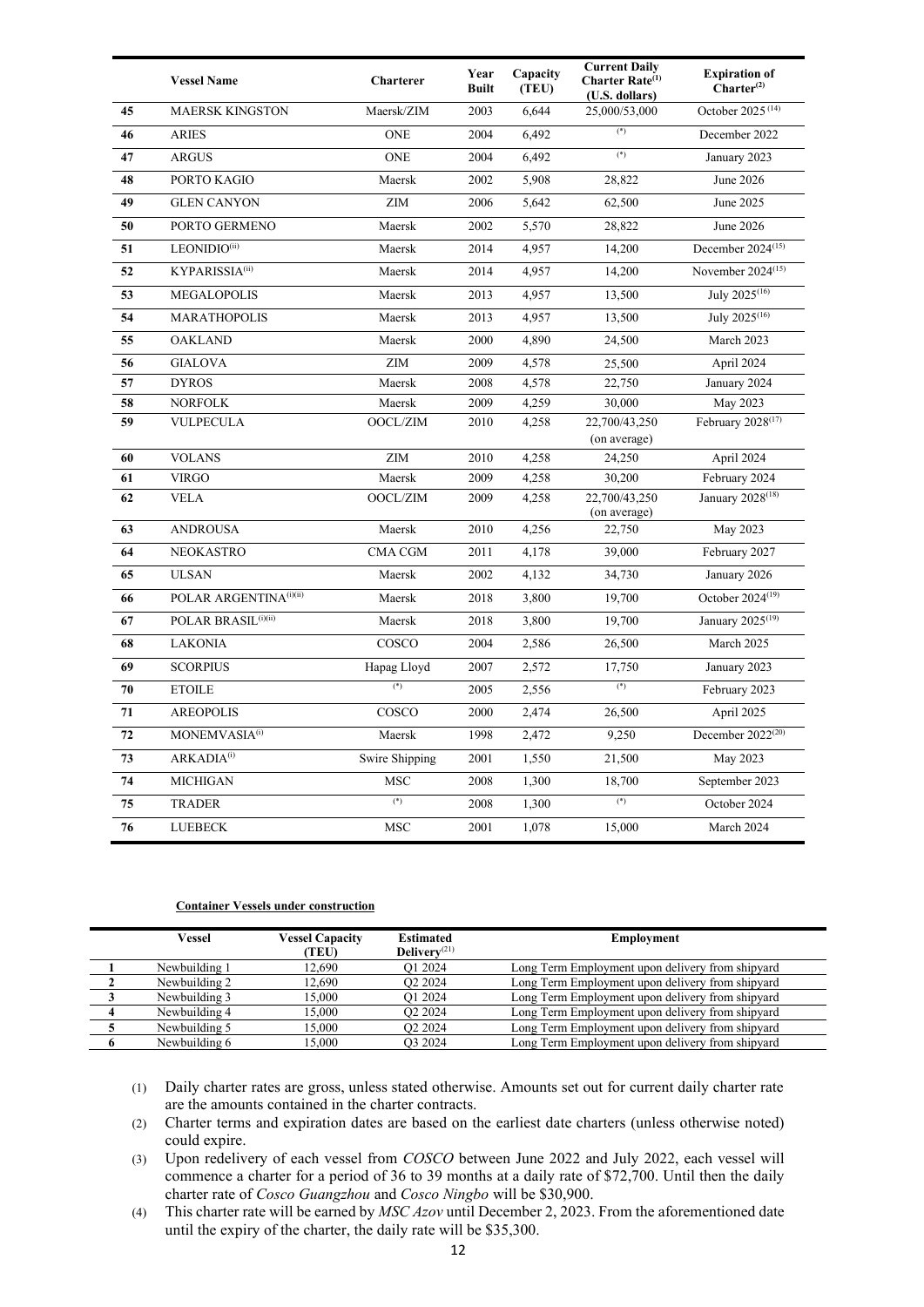- (5) This charter rate will be earned by *MSC Amalfi* until March 16, 2024. From the aforementioned date until the expiry of the charter, the daily rate will be \$35,300.
- (6) This charter rate will be earned by *MSC Ajaccio* until February 1, 2024. From the aforementioned date until the expiry of the charter, the daily rate will be \$35,300.
- (7) This charter rate will be earned by *MSC Athens* until January 29, 2023. From the aforementioned date until the expiry of the charter, the daily rate will be \$35,300.
- (8) This charter rate will be earned by *MSC Athos* until February 24, 2023. From the aforementioned date until the expiry of the charter, the daily rate will be \$35,300.
- (9) The current daily rate of each of *Maersk Kleven* and *Maersk Kotka* is a base rate of \$17,000, adjusted pursuant to the terms of a 50:50 profit/loss sharing mechanism based on market conditions with a minimum charter rate of \$12,000 and a maximum charter rate of \$25,000. Upon redelivery of each vessel from *Maersk* between June 2023 and October 2023, each vessel will commence a new charter with *MSC* for a period of 36 to 38 months at a fixed daily rate of \$41,500.
- (10) This charter rate will be earned by *Maersk Kowloon* from June 12, 2022. Until then the daily charter rate will be \$16,000.
- (11) Upon redelivery of *Kure* from *COSCO* between March 2023 and July 2023, the vessel will commence a new charter with *MSC* for a period of 36 to 38 months at a daily rate of \$41,500. Until then the daily charter rate will be \$31,000.
- (12) Expiration of charter represents latest redelivery date.
- (13) The daily rate for *Sealand Washington*, *Sealand Michigan*, *Sealand Illinois* and *Maersk Kalamata* is a base rate of \$16,000, adjusted pursuant to the terms of a 50:50 profit/loss sharing mechanism based on market conditions with a minimum charter rate of \$12,000 and a maximum charter rate of \$25,000. Expiration dates of the charters of these vessels represent latest redelivery dates.
- (14) The current daily rate for *Maersk Kolkata* and *Maersk Kingston* is a base rate of \$16,000, adjusted pursuant to the terms of a 50:50 profit/loss sharing mechanism based on market conditions with a minimum charter rate of \$12,000 and a maximum charter rate of \$25,000. Upon expiry of their current employment in October 2022 (estimated on the latest redelivery date) the vessels will enter into a new charter with *ZIM* for a period of 36 to 40 months at a daily rate \$53,000.
- (15) Charterer has the option to extend the current time charter for an additional period of 12 to 24 months at a daily rate of \$17,000.
- (16) Charterer has the option to extend the current time charter for an additional period of approximately 24 months at a daily rate of \$14,500.
- (17) The current daily rate for *Vulpecula* is \$22,700. Upon expiry of its current employment in February 2023 (estimated on the earliest redelivery date) the vessel will enter into a new charter with *ZIM* for a period of 60 to 64 months at a daily rate of \$43,250, on average. For this new charter, the daily rate will be \$99,000 for the first 12 month period, \$91,250 for the second 12 month period, \$10,000 for the third 12 month period and \$8,000 for the remaining duration of the charter.
- (18) The current daily rate for *Vela* is \$22,700. Upon expiry of its current employment in January 2023 (estimated on the earliest redelivery date) the vessel will enter into a new charter with *ZIM* for a period of 60 to 64 months at a daily rate of \$43,250, on average. For this new charter the daily rate will be \$99,000 for the first 12 month period, \$91,250 for the second 12 month period, \$10,000 for the third 12 month period and \$8,000 for the remaining duration of the charter.
- (19) Charterer has the option to extend the current time charter for three additional one-year periods at a daily rate of \$21,000.
- (20) Expiration of charter represents latest redelivery date.
- (21) Based on the shipbuilding contract, subject to change.
- (i) Denotes vessels acquired pursuant to the Framework Deed. The Company holds an equity interest of 49% in each of the vessel-owning companies.
- (ii) Denotes vessels subject to a sale and leaseback transaction.
- (iii) Denotes vessels that we have agreed to sell.

(\*) Denotes charterer's identity and/or current daily charter rates and/or charter expiration dates, which are treated as confidential.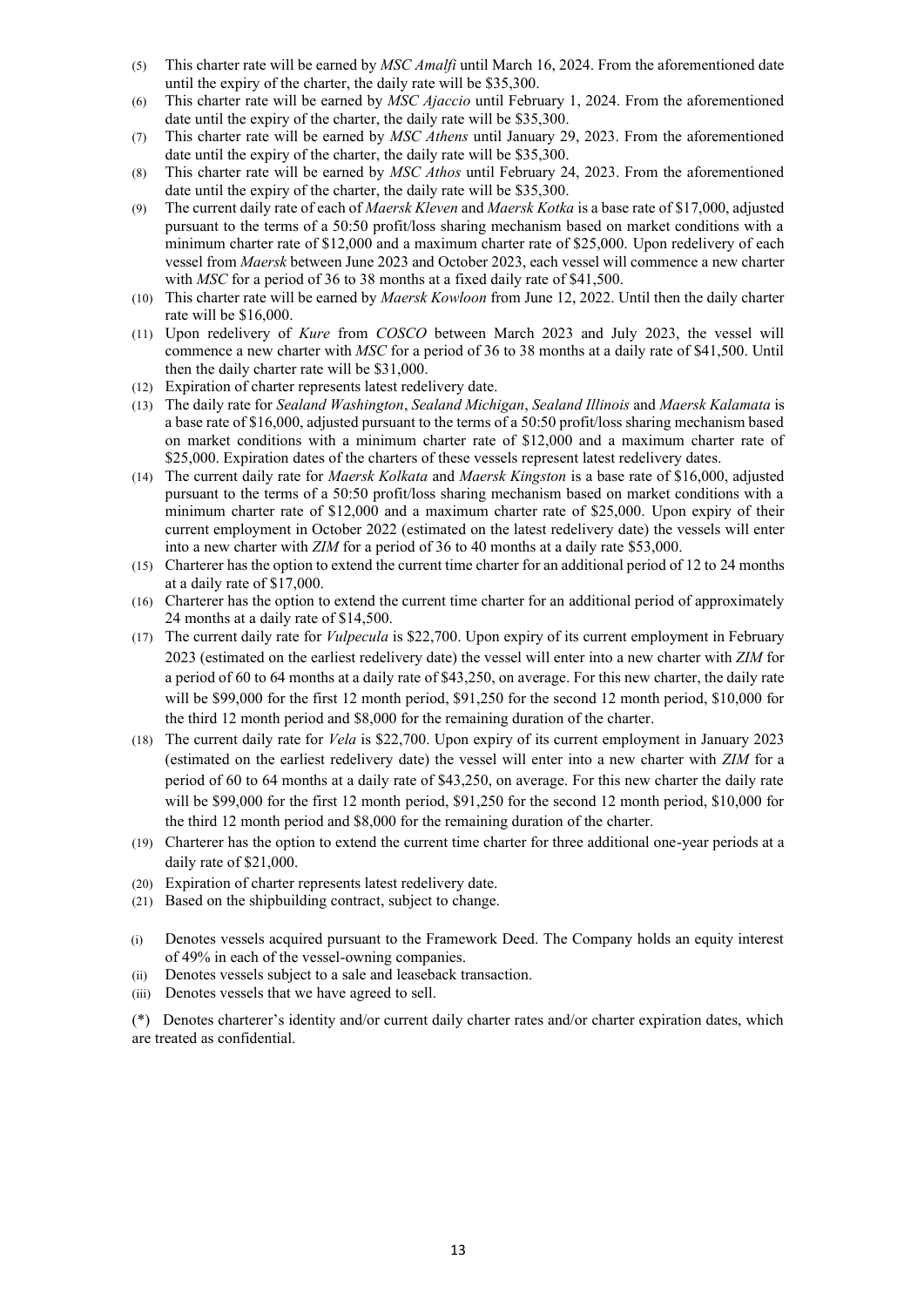# **Dry Bulk Vessel Fleet List**

The tables below provide additional information, as of May 5, 2022, about our fleet of dry bulk vessels, including one vessel that we have agreed to sell.

|                         | <b>Vessel Name</b>            | Year<br><b>Built</b> | Capacity<br>(DWT) | <b>Current Daily</b><br>Charter Rate <sup>(1)</sup><br>(U.S. dollars) | <b>Expiration of</b><br>$Charter^{(2)}$ |
|-------------------------|-------------------------------|----------------------|-------------------|-----------------------------------------------------------------------|-----------------------------------------|
| $\mathbf{1}$            | <b>AEOLIAN</b>                | 2012                 | 83,478            | $27,000^{(3)}$                                                        | June 2022                               |
| $\mathbf{2}$            | <b>GRENETA</b>                | 2010                 | 82,166            | 101% of Index <sup>(4)</sup>                                          | October 2022                            |
| $\mathbf{3}$            | HYDRUS (ex. EGYPTIAN<br>MIKE) | 2011                 | 81,601            |                                                                       | In negotiations for<br>employment       |
| $\overline{\mathbf{4}}$ | <b>PHOENIX</b>                | 2012                 | 81,569            | $26,200^{(5)}$                                                        | May 2022                                |
| 5                       | <b>BUILDER</b>                | 2012                 | 81,541            | 100% of Index <sup>(4)</sup>                                          | September 2022                          |
| 6                       | <b>FARMER</b>                 | 2012                 | 81,541            | 101% of<br>Index $(4)(6)$                                             | October 2022                            |
| $\overline{7}$          | <b>SAUVAN</b>                 | 2010                 | 79,700            | $21,000^{(7)}$                                                        | May 2022                                |
| 8                       | <b>ROSE</b>                   | 2008                 | 76,619            | 103% of Index <sup>(4)</sup><br>minus \$1,336                         | August 2022                             |
| $\boldsymbol{9}$        | <b>MERCHIA</b>                | 2015                 | 63,800            | 113% of $Index^{(8)}$                                                 | November 2022                           |
| 10                      | <b>SEABIRD</b>                | 2016                 | 63,553            | 111% of Index $(8)$                                                   | November 2022                           |
| 11                      | <b>DAWN</b>                   | 2018                 | 63,530            | 111% of Index $(8)$                                                   | September 2022                          |
| 12                      | <b>ORION</b>                  | 2015                 | 63,473            | 111.25% of<br>$Index^{(8)}$                                           | October 2022                            |
| 13                      | <b>DAMON</b>                  | 2012                 | 63,227            | 113.25% of<br>$Index^{(8)}$                                           | <b>July 2022</b>                        |
| 14                      | <b>TITAN I</b>                | 2009                 | 58,090            | 101% of $Index^{(8)}$                                                 | October 2022                            |
| 15                      | <b>ERACLE</b>                 | 2012                 | 58,018            | $31,500^{(9)}$                                                        | May 2022                                |
| 16                      | <b>PYTHIAS</b>                | 2010                 | 58,018            | 22,000                                                                | June 2022                               |
| 17                      | NORMA (ex. MAGDA)             | 2010                 | 58,018            | 45,000                                                                | June 2022                               |
| 18                      | ORACLE                        | 2009                 | 57,970            | $25,750^{(10)}$                                                       | June 2022                               |
| 19                      | <b>CURACAO</b>                | 2011                 | 57,937            | 25,000                                                                | May 2022                                |
| 20                      | <b>URUGUAY</b>                | 2011                 | 57,937            | 102% of $Index^{(8)}$                                                 | December 2022                           |
| 21                      | <b>ATHENA</b>                 | 2012                 | 57,809            |                                                                       | In negotiations for<br>employment       |
| 22                      | THUNDER <sup>(i)</sup>        | 2009                 | 57,334            | 37,000                                                                | May 2022                                |
| 23                      | <b>SERENA</b>                 | 2010                 | 57,266            | 98.25% of<br>$Index^{(8)}$                                            | May 2022                                |
| 24                      | <b>LIBRA</b>                  | 2010                 | 56,729            | 37,000                                                                | May 2022                                |
| 25                      | <b>PEGASUS</b>                | 2011                 | 56,726            | 23,000                                                                | May 2022                                |
| 26                      | <b>MERIDA</b>                 | 2012                 | 56,670            | $105\%$ of $Index^{(8)}$                                              | May 2022                                |
| 27                      | <b>CLARA</b>                  | 2008                 | 56,557            | 98% of $Index^{(8)}$                                                  | September 2022                          |
| 28                      | <b>PEACE</b>                  | 2006                 | 55,709            | 98.5% of<br>$Index^{(8)}$                                             | <b>July 2022</b>                        |
| 29                      | PRIDE                         | 2006                 | 55,705            | 97.25% of<br>$Index^{(8)}$                                            | August 2022                             |
| 30                      | <b>BERMONDI</b>               | 2009                 | 55,469            | 99% of<br>$Index^{(8)(11)}$                                           | January 2023                            |
| 31                      | <b>COMITY</b>                 | 2010                 | 37,302            | $100\%$ of<br>$Index^{(12)}$                                          | <b>July 2022</b>                        |
| 32                      | <b>VERITY</b>                 | 2012                 | 37,163            | $100\%$ of<br>$Index^{(12)}$                                          | May 2022                                |
| 33                      | <b>PARITY</b>                 | 2012                 | 37,152            | 102% of<br>$Index^{(12)}$                                             | December 2022                           |
| 34                      | <b>ACUITY</b>                 | 2011                 | 37,149            | $102\%$ of<br>$Index^{(12)}$                                          | December 2022                           |
| 35                      | <b>EQUITY</b>                 | 2013                 | 37,071            | 102% of<br>$Index^{(12)}$                                             | December 2022                           |
| 36                      | <b>DISCOVERY</b>              | 2012                 | 37,019            | 25,000                                                                | May 2022                                |
| 37                      | <b>TAIBO</b>                  | 2011                 | 35,112            |                                                                       | Vessel in dry dock                      |
| 38                      | <b>BERNIS</b>                 | 2011                 | 34,627            | 95.5% of<br>$Index^{(12)}$                                            | December 2022                           |
| 39                      | MANZANILLO                    | 2010                 | 34,426            | 20,000                                                                | May 2022                                |
| 40                      | <b>ADVENTURE</b>              | 2011                 | 33,755            | $\overline{\phantom{a}}$                                              | In negotiations for<br>employment       |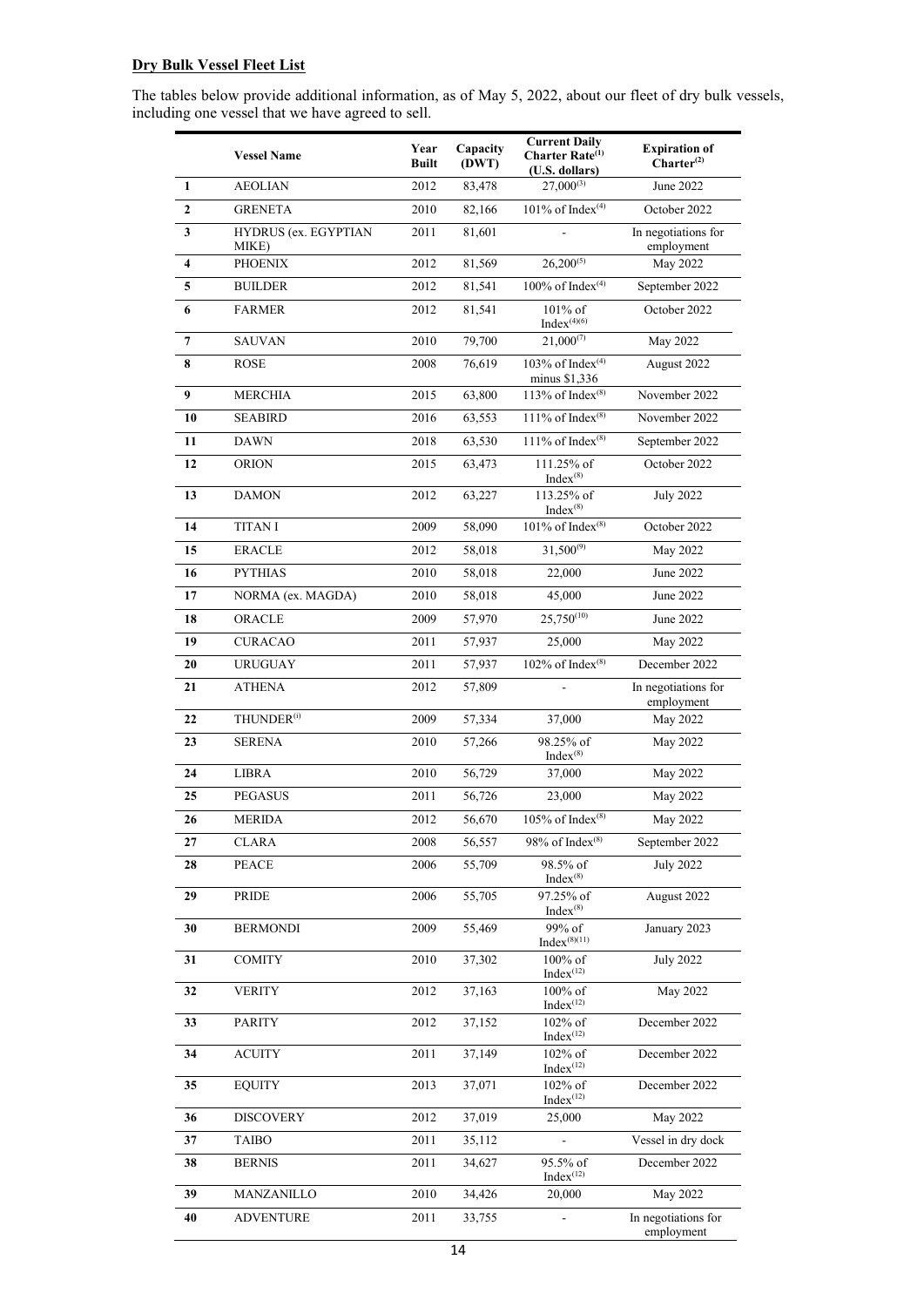|    | <b>Vessel Name</b>  | Year<br><b>Built</b> | Capacity<br>(DWT) | <b>Current Daily</b><br><b>Charter Rate</b> $^{(1)}$<br>(U.S. dollars) | <b>Expiration of</b><br>Charter <sup>(2)</sup> |
|----|---------------------|----------------------|-------------------|------------------------------------------------------------------------|------------------------------------------------|
| 41 | <b>ALLIANCE</b>     | 2012                 | 33,751            | ۰                                                                      | Vessel in dry dock                             |
| 42 | <b>CETUS</b>        | 2010                 | 32,527            | 24,000                                                                 | May 2022                                       |
| 43 | <b>PROGRESS</b>     | 2011                 | 32,400            | 28,000                                                                 | May 2022                                       |
| 44 | <b>MINER</b>        | 2010                 | 32,300            | 16,000                                                                 | May 2022                                       |
| 45 | <b>KONSTANTINOS</b> | 2012                 | 32,178            | 21,000                                                                 | May 2022                                       |
| 46 | <b>RESOURCE</b>     | 2010                 | 31,776            | ۰                                                                      | In negotiations for<br>employment              |

(1) Daily charter rates are gross, unless stated otherwise.

- (2) Charter terms and expiration dates are based on the earliest date charters (unless otherwise noted) could expire.
- (3) For this charter, *Aeolian* received a gross ballast bonus of \$600,000. Currently, *Aeolian* is on drydock and charter will resume upon completion of dry-docking.
- (4) Gross daily charter rate linked to the Baltic Exchange Panamax Index ("BPI\_82'').
- (5) For this charter, *Phoenix* received a gross ballast bonus of \$1,375,000.
- (6) For this charter, *Farmer* received a gross ballast bonus of \$490,000.
- (7) For this charter, *Sauvan* received a gross ballast bonus of \$1,050,000.
- (8) Gross daily charter rate linked to the Baltic Exchange Supramax Index ("BSI\_58'').
- (9) For every additional day after May 5, 2022, the gross daily charter rate of *Eracle* will be \$34,000.
- (10)For this charter, *Oracle* received a gross ballast bonus of \$600,000.
- (11)For this charter, *Bermondi* received a gross ballast bonus of \$421,000.
- (12) Gross daily charter rate linked to the Baltic Exchange Handysize Index ("BHSI\_38'').

(i) Denotes vessel that we have agreed to sell.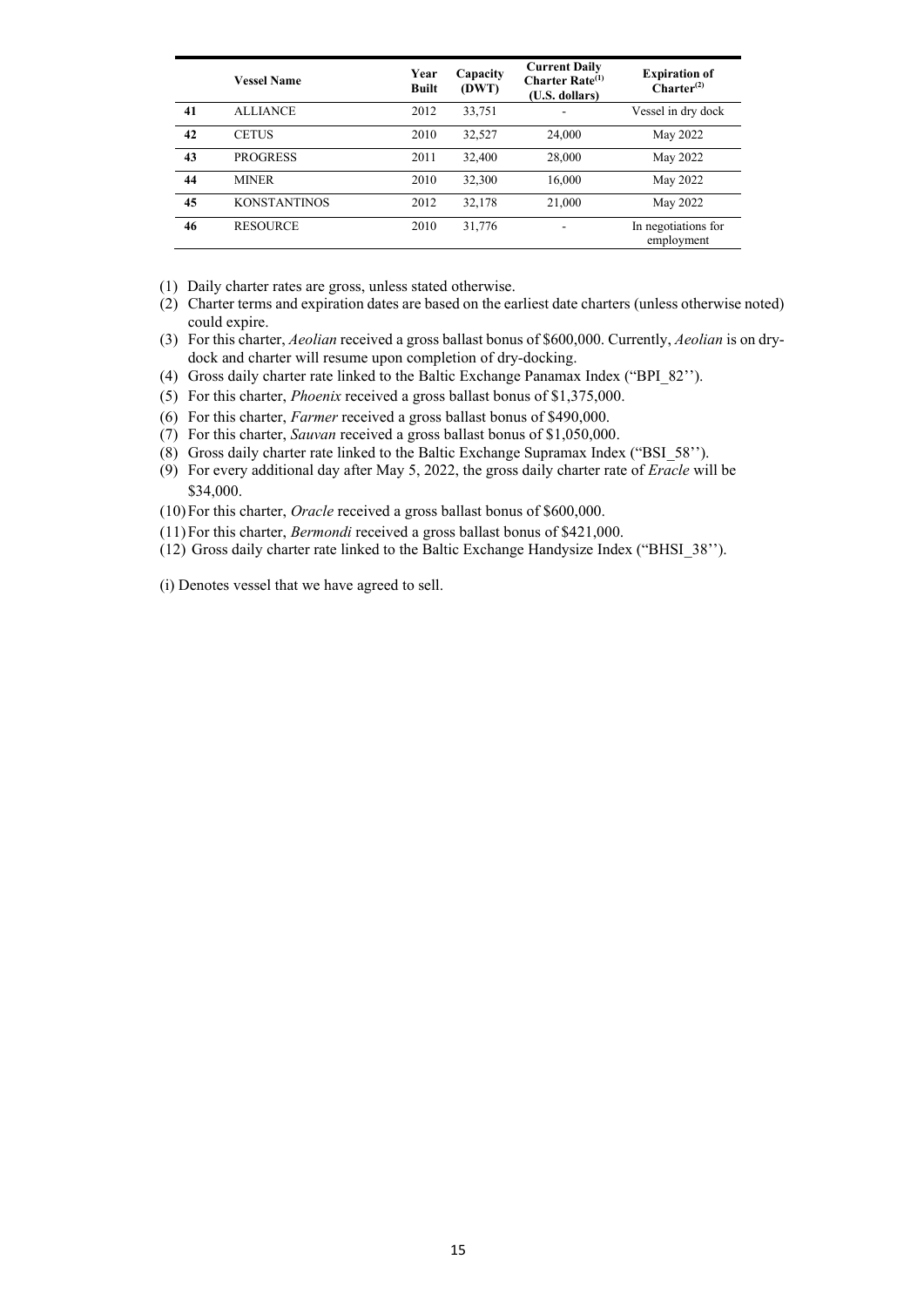## **Consolidated Statements of Income**

|                                                                                                                                                                                                  |    | Three-month period ended March<br>31,    |     |                                           |  |
|--------------------------------------------------------------------------------------------------------------------------------------------------------------------------------------------------|----|------------------------------------------|-----|-------------------------------------------|--|
| (Expressed in thousands of U.S. dollars, except share<br>and per share amounts)                                                                                                                  |    | 2021                                     |     | 2022                                      |  |
| <b>REVENUES:</b>                                                                                                                                                                                 |    |                                          |     |                                           |  |
| Voyage revenue                                                                                                                                                                                   | \$ | 126,725                                  | \$. | 268,010                                   |  |
| <b>EXPENSES:</b>                                                                                                                                                                                 |    |                                          |     |                                           |  |
| Voyage expenses                                                                                                                                                                                  |    | (1,041)                                  |     | (8,571)                                   |  |
| Voyage expenses - related parties                                                                                                                                                                |    | (1,906)                                  |     | (3,745)                                   |  |
| Vessels' operating expenses                                                                                                                                                                      |    | (31,779)                                 |     | (65,747)                                  |  |
| General and administrative expenses                                                                                                                                                              |    | (1,968)                                  |     | (3,262)                                   |  |
| Management fees - related parties                                                                                                                                                                |    | (5, 476)                                 |     | (10, 867)                                 |  |
| Non-cash general and administrative expenses and non-<br>cash other items<br>Amortization of dry-docking and special survey costs<br>Depreciation<br>Gain / (Loss) on sale / disposal of vessels |    | (1, 439)<br>(2,327)<br>(27,096)<br>(260) |     | (2,552)<br>(2,707)<br>(41, 150)<br>17,798 |  |
| Foreign exchange gains                                                                                                                                                                           |    | 149                                      |     | 110                                       |  |
| <b>Operating income</b>                                                                                                                                                                          | \$ | 53,582                                   | S   | 147,317                                   |  |
| <b>OTHER INCOME / (EXPENSES):</b>                                                                                                                                                                |    |                                          |     |                                           |  |
| Interest income                                                                                                                                                                                  | \$ | 367                                      | \$  | 14                                        |  |
| Interest and finance costs                                                                                                                                                                       |    | (16, 107)                                |     | (25, 130)                                 |  |
| Income from equity method investments                                                                                                                                                            |    | 3,991                                    |     | 288                                       |  |
| Fair value measurement of equity securities                                                                                                                                                      |    | 25,937                                   |     |                                           |  |
| Other                                                                                                                                                                                            |    | 1,488                                    |     | 475                                       |  |
| Gain / (Loss) on derivative instruments                                                                                                                                                          |    | (1, 117)                                 |     | 73                                        |  |
| Total other income / (expenses)                                                                                                                                                                  | \$ | 14,559                                   | \$  | (24, 280)                                 |  |
| <b>Net Income</b>                                                                                                                                                                                | \$ | 68,141                                   | \$  | 123,037                                   |  |
| Earnings allocated to Preferred Stock                                                                                                                                                            |    | (7, 595)                                 |     | (7, 595)                                  |  |
| Net Income available to common stockholders                                                                                                                                                      |    | 60,546                                   | S   | 115,442                                   |  |
| Earnings per common share, basic and diluted                                                                                                                                                     | \$ | 0.49                                     | \$  | 0.93                                      |  |
| Weighted average number of shares, basic and diluted                                                                                                                                             |    | 122,384,052                              |     | 124,150,337                               |  |